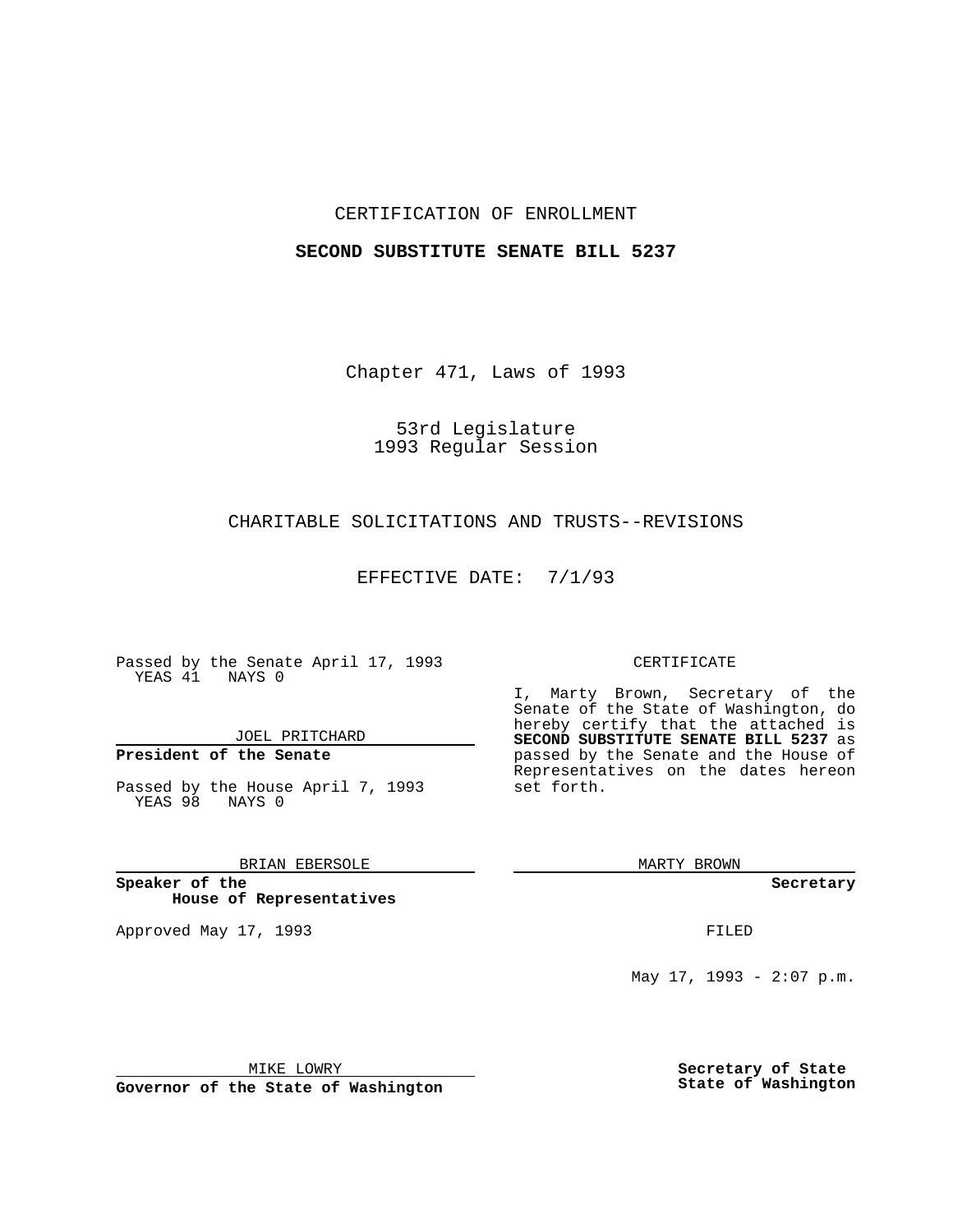## **SECOND SUBSTITUTE SENATE BILL 5237** \_\_\_\_\_\_\_\_\_\_\_\_\_\_\_\_\_\_\_\_\_\_\_\_\_\_\_\_\_\_\_\_\_\_\_\_\_\_\_\_\_\_\_\_\_\_\_

\_\_\_\_\_\_\_\_\_\_\_\_\_\_\_\_\_\_\_\_\_\_\_\_\_\_\_\_\_\_\_\_\_\_\_\_\_\_\_\_\_\_\_\_\_\_\_

AS AMENDED BY THE HOUSE

Passed Legislature - 1993 Regular Session

#### **State of Washington 53rd Legislature 1993 Regular Session**

**By** Senate Committee on Ways & Means (originally sponsored by Senators M. Rasmussen, A. Smith, Nelson, Winsley, Haugen, von Reichbauer, Oke, Roach and Spanel; by request of Attorney General and Secretary of State)

Read first time 03/01/93.

 AN ACT Relating to charitable solicitations; amending RCW 19.09.020, 19.09.065, 19.09.075, 19.09.076, 19.09.079, 19.09.085, 19.09.097, 19.09.271, 19.09.100, 19.09.190, 19.09.200, 19.09.210, 19.09.230, 19.09.240, 19.09.275, 19.09.305, 19.09.315, 11.110.010, 11.110.040, 11.110.050, 11.110.060, 11.110.070, 11.110.075, 11.110.080, 11.110.125, and 11.110.130; adding a new section to chapter 43.07 RCW; adding new sections to chapter 19.09 RCW; creating new sections; repealing RCW 19.09.078; prescribing penalties; providing an effective 9 date; and declaring an emergency.

10 BE IT ENACTED BY THE LEGISLATURE OF THE STATE OF WASHINGTON:

11 **Sec. 1.** RCW 19.09.020 and 1986 c 230 s 2 are each amended to read 12 as follows:

 When used in this chapter, unless the context otherwise requires: (1) A "bona fide officer or employee" of a charitable organization is one (a) whose conduct is subject to direct control by such organization; (b) who does not act in the manner of an independent contractor in his or her relation with the organization; and (c) whose compensation is not computed on funds raised or to be raised.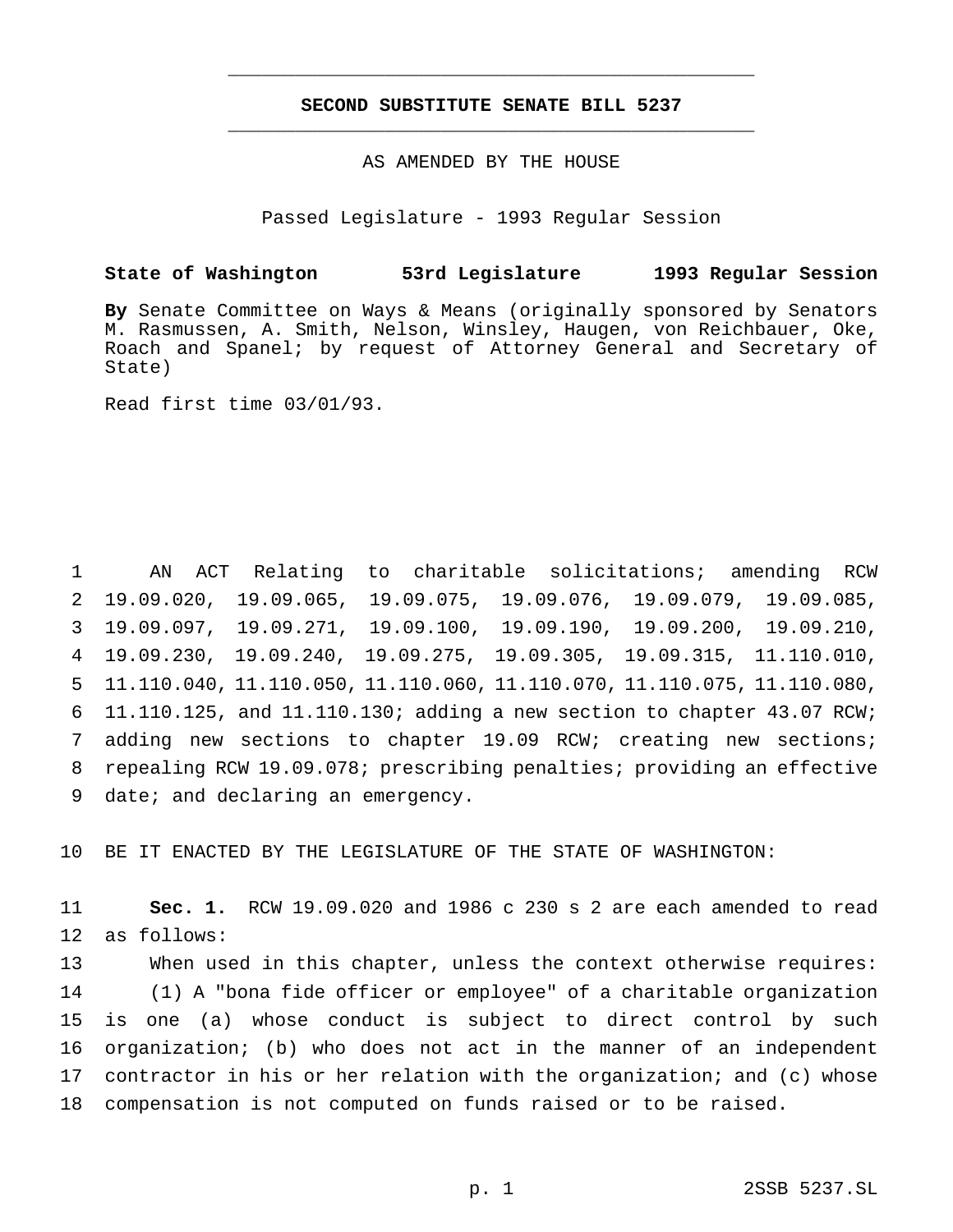(2) "Charitable organization" means any entity that solicits or collects contributions from the general public where the contribution 3 is or is purported to be used to support a charitable activity, but does not include any commercial fund raiser or commercial fund-raising entity as defined in this section. "Charitable" (a) is not limited to its common law meaning unless the context clearly requires a narrower meaning; (b) does not include religious or political activities; and (c) includes, but is not limited to, educational, recreational, social, 9 patriotic, legal defense, benevolent,  $((\theta \cdot \hat{r}))$  and health causes.

 (3) "Compensation" means salaries, wages, fees, commissions, or any other remuneration or valuable consideration.

12 (4) "Contribution" means the payment, donation, promise or grant, for consideration or otherwise, of any money or property of any kind or value which contribution is wholly or partly induced by a solicitation. Reference to dollar amounts of "contributions" or "solicitations" in this chapter means in the case of payments or promises to pay for merchandise or rights of any description, the value of the total amount paid or promised to be paid for such merchandise or rights less the reasonable purchase price to the charitable organization of any such tangible merchandise, rights, or services resold by the organization, and not merely that portion of the purchase price to be applied to a charitable purpose.

 (5) "Cost of solicitation" means and includes all direct and indirect costs, expenditures, debts, obligations, salaries, wages, commissions, fees, or other money or thing of value paid or incurred in making a solicitation. Cost of solicitation does not include the reasonable purchase price to the charitable organization of any tangible goods or services resold by the organization as a part of its fund raising activities.

 (6) "Entity" means an individual, organization, group, association, partnership, corporation, agency or unit of state government, or any combination thereof.

 (7) "General public" or "public" means any individual located in Washington state without a membership or other official relationship with a charitable organization before a solicitation by the charitable organization.

37 (8) "((<del>Independent</del>)) Commercial fund raiser" or "((independent)) commercial fund-raising entity" means any entity that for compensation 39 or other consideration( $(-p)$  plans, conducts, manages, or administers any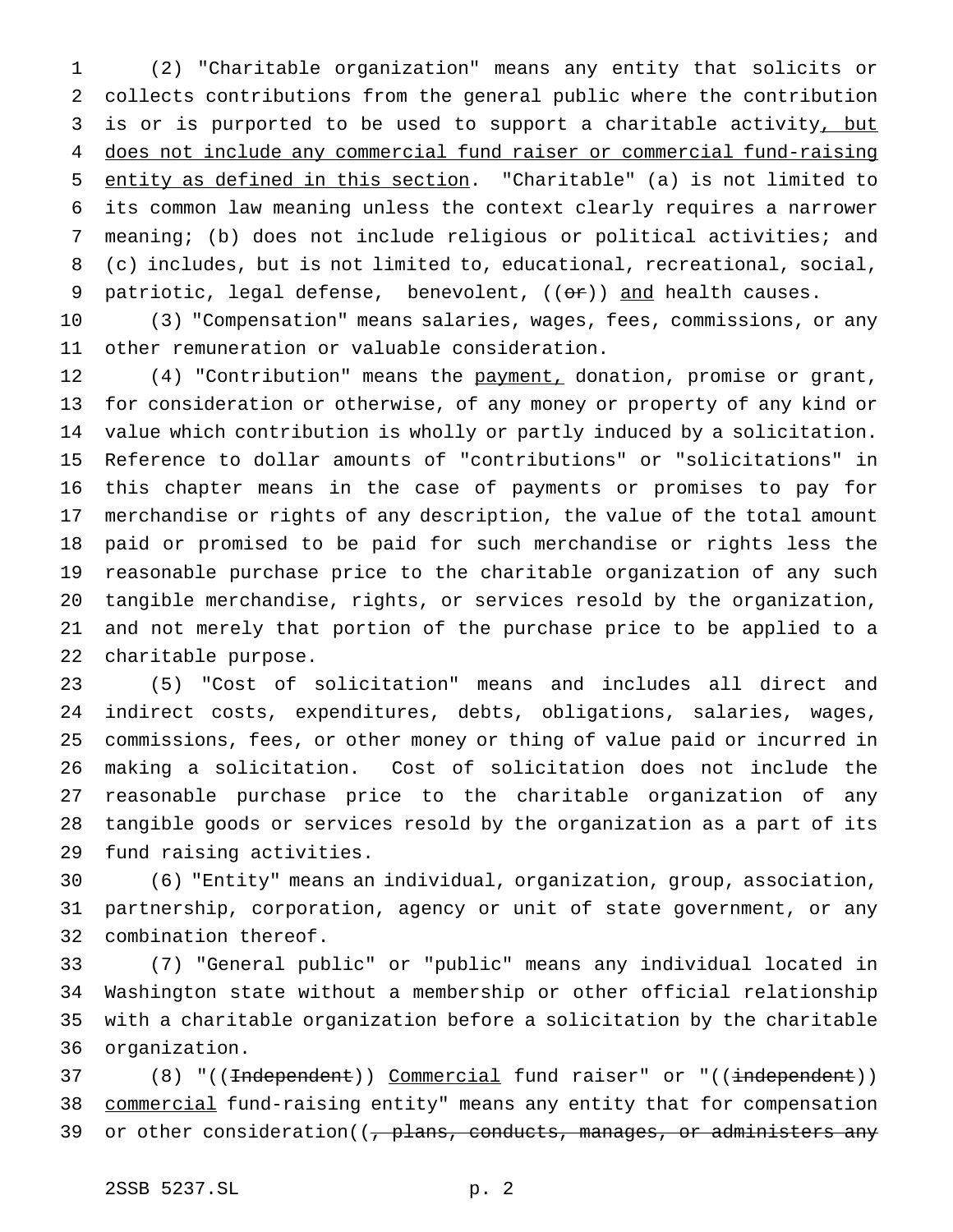1 drive or campaign in this state for the purpose of soliciting)) within 2 this state directly or indirectly solicits or receives contributions 3 for or on behalf of any charitable organization or charitable ((or 4 religious)) purpose, or that is engaged in the business of or is held 5 out to persons in this state as independently engaged in the business 6 of soliciting or receiving contributions for such purposes( $(-\sigma r + \epsilon)$ 7 business of planning, conducting, managing, or carrying on any drive or 8 campaign in this state for such solicitations)). However, ((a 9 nonprofit fund raiser or bona fide officer or other employee of a 10 charitable organization)) the following shall not be deemed ((an 11 independent)) a commercial fund raiser or "commercial fund-raising 12 entity": (a) Any entity that provides fund-raising advice or 13 consultation to a charitable organization within this state but neither 14 directly nor indirectly solicits or receives any contribution for or on 15 behalf of any such charitable organization; and (b) a bona fide officer 16 or other employee of a charitable organization.

 (9) "Membership" means that for the payment of fees, dues, assessments, etc., an organization provides services and confers a bona fide right, privilege, professional standing, honor, or other direct benefit, in addition to the right to vote, elect officers, or hold office. The term "membership" does not include those persons who are granted a membership upon making a contribution as the result of solicitation.

24 (10) (("Nonprofit fund raiser" means an entity registered as a 25 nonprofit corporation under Title 24 RCW, or any entity exempt from 26 federal income tax under section 501(c) of the Internal Revenue Code, 27 that solicits and receives contributions exceeding five thousand 28 dollars in any accounting year on behalf of a charitable or religious 29 organization other than the nonprofit corporation.

 $(11)$ ) "Other employee" of a charitable organization means any person (a) whose conduct is subject to direct control by such organization; (b) who does not act in the manner of any independent contractor in his or her relation with the organization; and (c) who is not engaged in the business of or held out to persons in this state as independently engaged in the business of soliciting contributions for charitable or religious purposes.

37  $((+12))$   $(11)$  "Parent organization" means that part of a charitable 38 organization that coordinates, supervises, or exercises control over 39 policy, fund raising, or expenditures, or assists or advises one or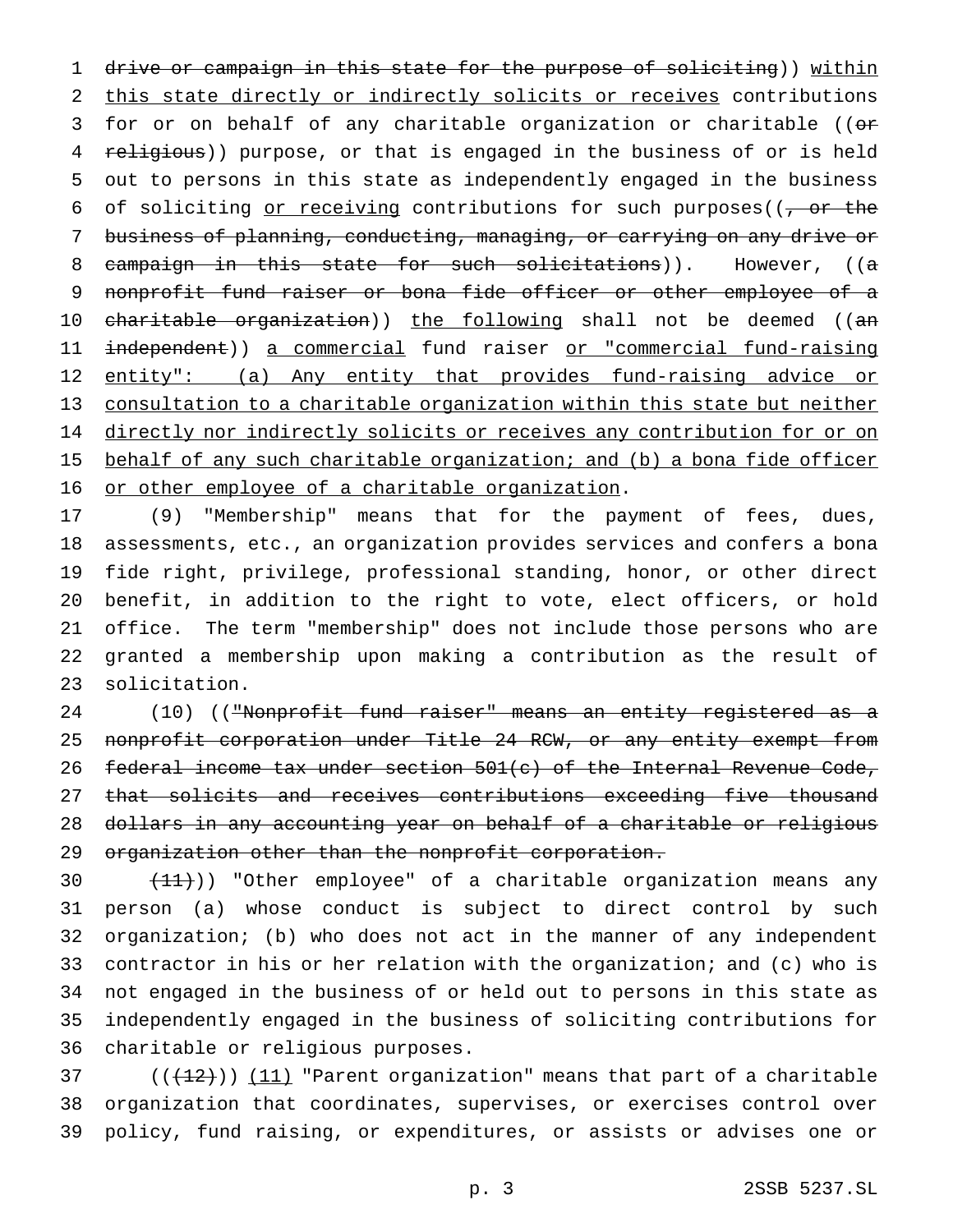1 more related foundations, supporting organizations, chapters, branches, or affiliates of such organization in the state of Washington.

 (( $\left(\frac{13}{12}\right)$ ) (12) "Political activities" means those activities subject to chapter 42.17 RCW or the Federal Elections Campaign Act of 1971, as amended.

 $((+14))$  (13) "Religious activities" means those religious, evangelical, or missionary activities under the direction of a religious organization duly organized and operating in good faith that are entitled to receive a declaration of current tax exempt status for religious purposes from the United States government and the duly organized branches or chapters of those organizations.

12  $((+15))$   $(14)$  "Secretary" means the secretary of state.

13  $((+16))$   $(15)$  "Solicitation" means any oral or written request for a contribution, including the solicitor's offer or attempt to sell any property, rights, services, or other thing in connection with which:

(a) Any appeal is made for any charitable purpose; or

 (b) The name of any charitable organization is used as an 18 inducement for consummating the sale; or

 (c) Any statement is made that implies that the whole or any part of the proceeds from the sale will be applied toward any charitable purpose or donated to any charitable organization.

 The solicitation shall be deemed completed when made, whether or not the person making it receives any contribution or makes any sale. Bingo activities, raffles, and amusement games conducted under chapter 9.46 RCW and applicable rules of the Washington state gambling commission are specifically excluded and shall not be deemed a solicitation under this chapter.

 **Sec. 2.** RCW 19.09.065 and 1986 c 230 s 3 are each amended to read as follows:

30 (1) All charitable organizations((, independent)) and commercial 31 fund raisers((, and nonprofit fund raisers, as defined in RCW 32  $\{+9.09.020\}$ ) shall register with the secretary prior to conducting any solicitations.

 (2) Failure to register as required by this chapter is a violation of this chapter.

 (3) Information provided to the secretary pursuant to this chapter 37 shall be a public record except as otherwise stated in this chapter.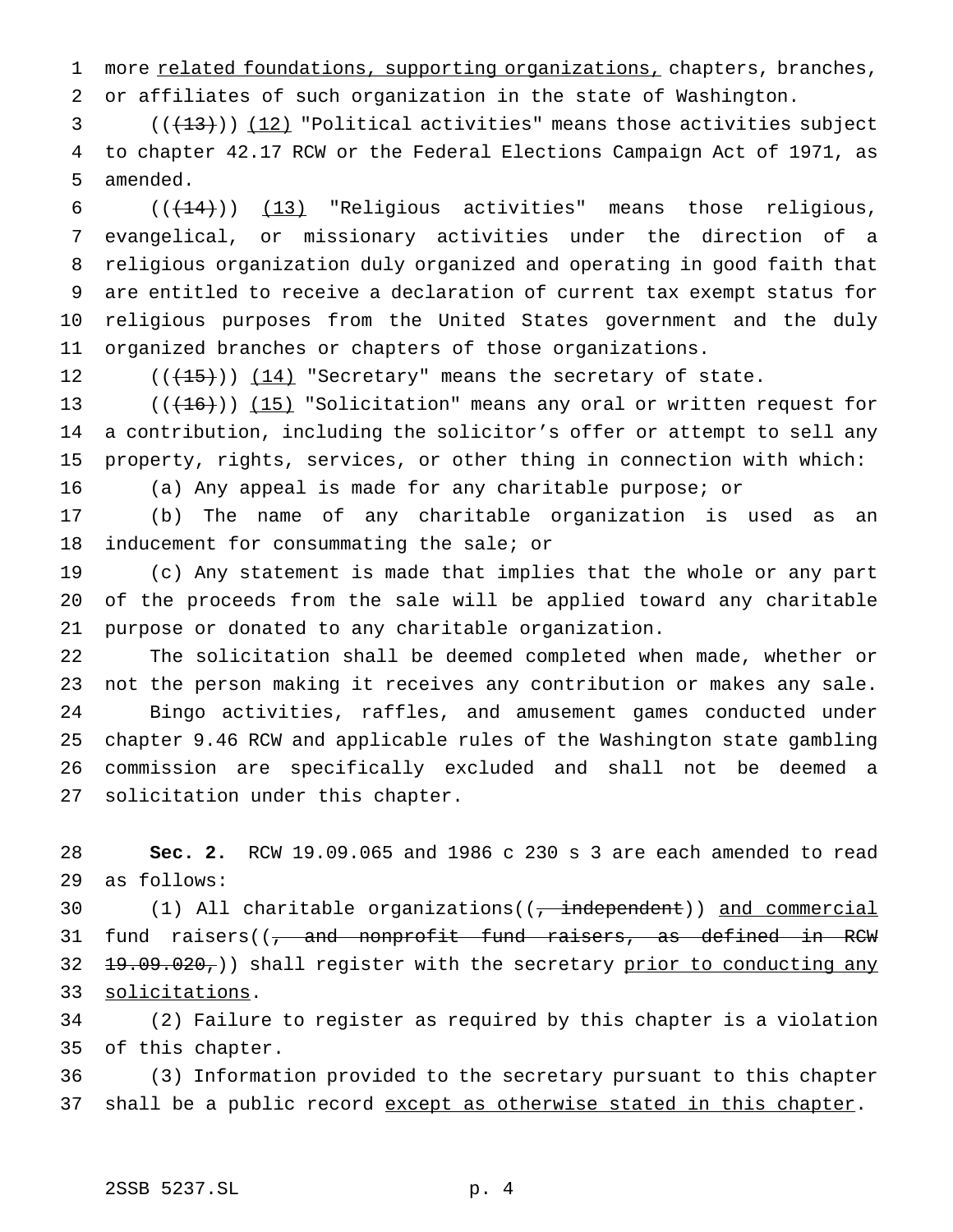(4) Registration shall not be considered or be represented as an endorsement by the secretary or the state of Washington.

 **Sec. 3.** RCW 19.09.075 and 1986 c 230 s 4 are each amended to read as follows:

 An application for registration as a charitable organization shall 6 be submitted in the form prescribed by  $rule$  by the secretary, containing, but not limited to, the following:

 (1) The name, address, and telephone number of the charitable organization;

 (2) The name(s) under which the organization will solicit contributions;

12 (3) The name, address, and telephone number of the officers of or 13 persons accepting responsibility for the organization;

 (4) The names of the three officers or employees receiving the greatest amount of compensation from the organization;

(5) The purpose of the organization;

17 (6)(a) Whether the organization is exempt from federal income tax<sub>i</sub> 18 and if so the organization shall attach to its application a copy of 19 the letter by which the internal revenue service granted such status; and

21 (b) ((Whether the financial affairs of the organization are audited 22 by an independent entity and, if  $so_{\tau}$ )) The name and address of the 23 entity that prepares, reviews, or audits the financial statement of the organization;

 (7) A solicitation report of the organization for the preceding accounting year including:

(a) The number and types of solicitations conducted;

 (b) The total dollar value of support received from solicitations and from all other sources received on behalf of the charitable purpose of the charitable organization;

 (c) The total amount of money applied to charitable purposes, fund 32 raising costs, and other expenses;

33 (d) The name, address, and telephone number of any ((independent)) 34 commercial fund raiser used by the organization; ((and))

 (8) An irrevocable appointment of the secretary to receive service 36 of process in noncriminal proceedings as provided in RCW 19.09.305; and (9) The total revenue of the preceding fiscal year.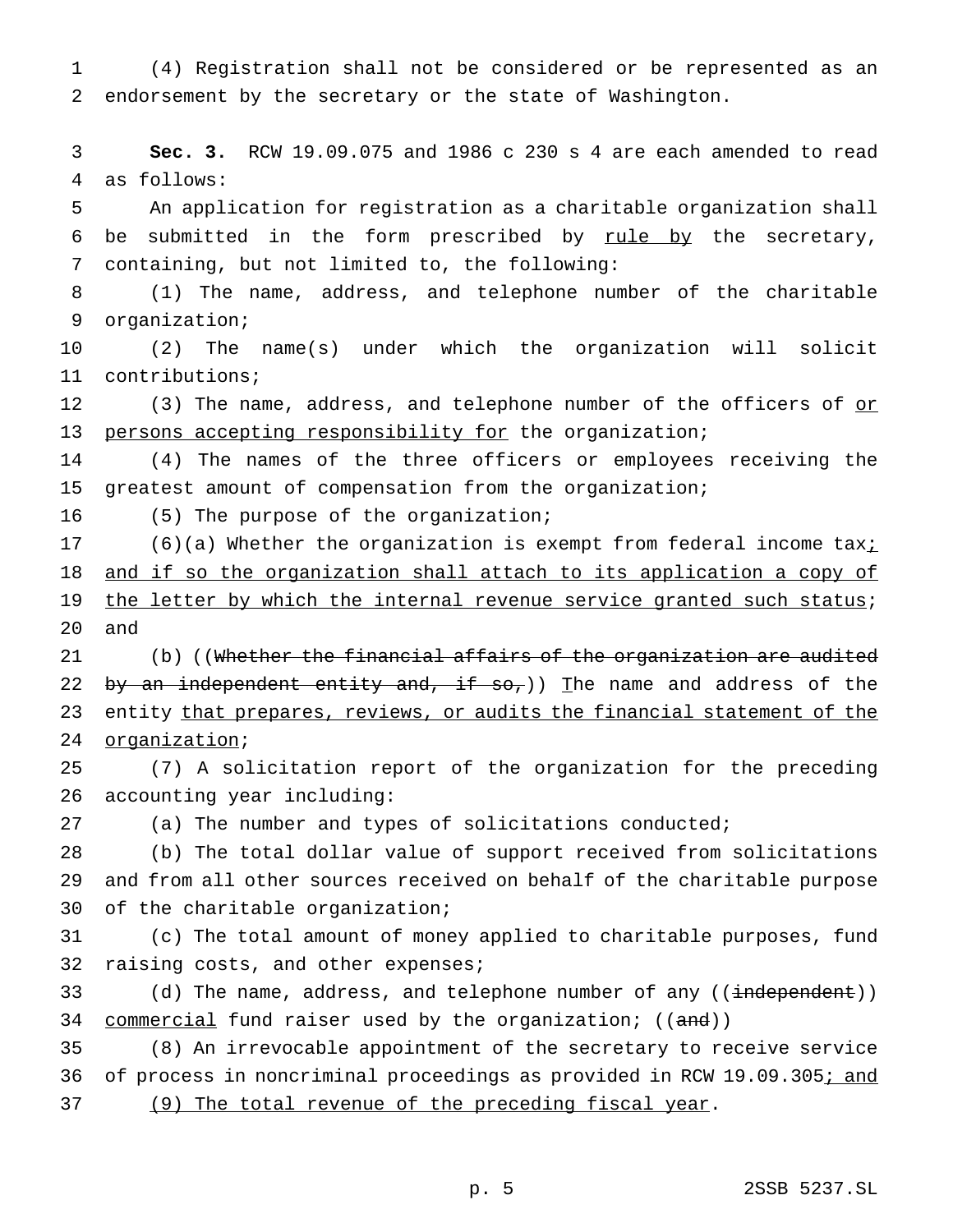((The requirements of subsection (7) (b) and (c) of this section may be satisfied by the submission of such federal tax forms as may be 3 approved by rule of the secretary.)) The solicitation report required to be submitted under subsection (7) of this section shall be in the form prescribed by rule by the secretary, or as agreed to by the secretary and a charitable organization or a group of charitable organizations. A consolidated application for registration may, at the option of the charitable organization, be submitted by a parent organization for itself and any or all of its related foundations, 10 supporting organizations, chapters, branches, or affiliates in the state of Washington.

 The application shall be signed by the president, treasurer, or 13 comparable officer of the organization  $((and))$  whose signature shall be 14 notarized. The application shall be submitted with a nonrefundable( $(\tau$ 15 ten-dollar)) filing fee which shall be in an amount to be established 16 by the secretary by rule. In determining the amount of this 17 application fee, the secretary may consider factors such as the entity's annual budget and its federal income tax status. If the secretary determines that the application is complete, the application shall be filed and the applicant deemed registered.

21 The secretary shall notify the director of veterans' affairs upon 22 receipt of an application for registration as a charitable organization 23 from an entity that purports to raise funds to benefit veterans of the 24 United States military services. The director of veterans' affairs may 25 advise the secretary and the attorney general of any information, 26 reports, or complaints regarding such an organization.

 **Sec. 4.** RCW 19.09.076 and 1986 c 230 s 5 are each amended to read as follows:

 The application requirements of RCW 19.09.075 do not apply to the following:

 (1) Any charitable organization raising less than five thousand dollars in any accounting year when all the activities of the organization, including all fund raising activities, are carried on by persons who are unpaid for their services and no part of the charitable organization's assets or income inures to the benefit of or is paid to any officer or member of the organization;

 (2) Any charitable organization located outside of the state of Washington if the organization files the following with the secretary: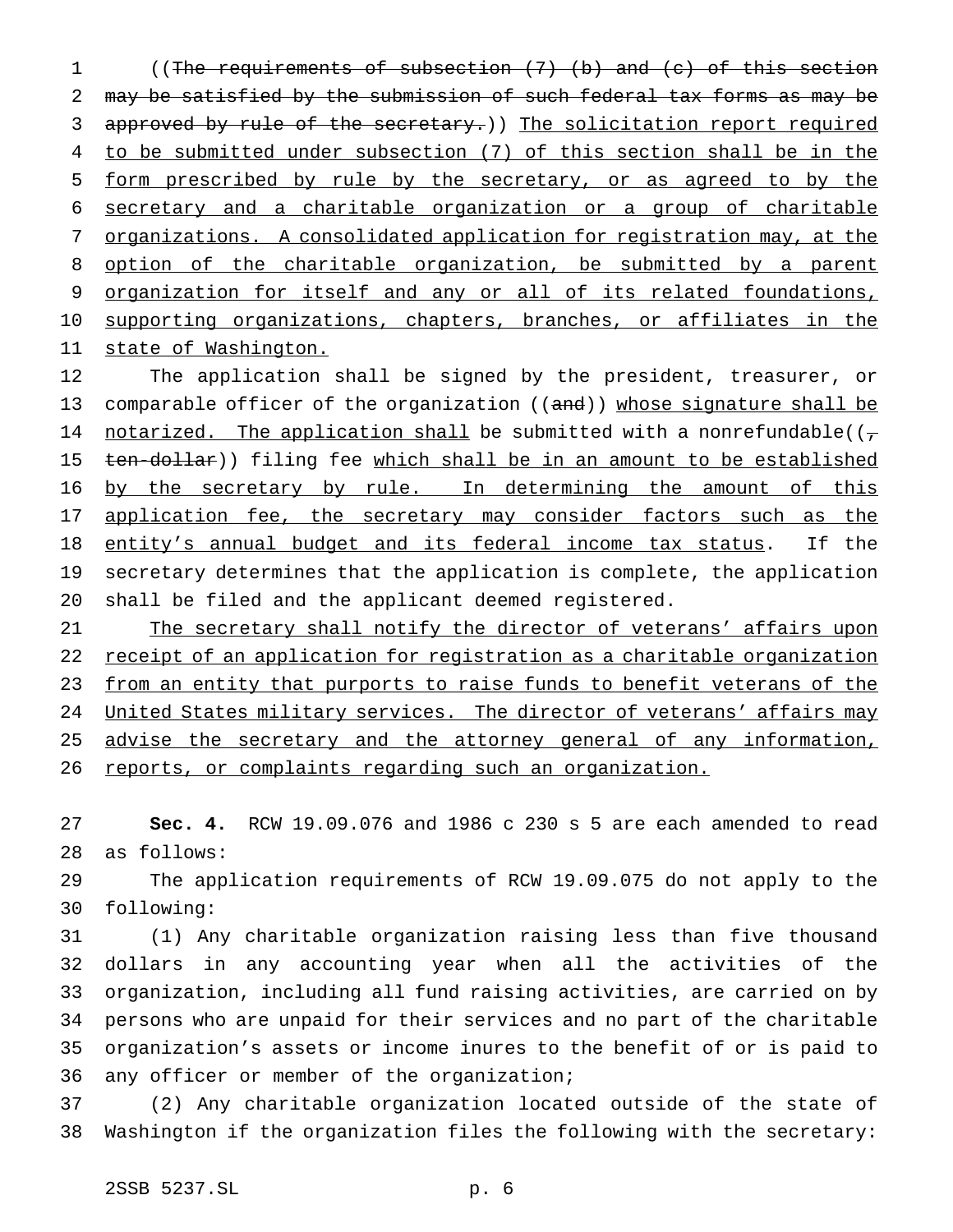(a) The registration documents required under the charitable solicitation laws of the state in which the charitable organization is located; (b) The registration required under the charitable solicitation laws of the state of California and the state of New York; and (c) Such federal income tax forms as may be required by rule of the secretary. All entities soliciting charitable donations shall comply with the 9 requirements of RCW 19.09.100. **Sec. 5.** RCW 19.09.079 and 1986 c 230 s 7 are each amended to read as follows: 12 An application for registration as ((an independent)) a commercial fund raiser shall be submitted in the form prescribed by the secretary, containing, but not limited to, the following: 15 (1) The name, address, and telephone number of the ((independent)) commercial fund-raising entity; (2) The name(s), address(es), and telephone number(s) of the 18 owner(s) and principal officer(s) of the ((independent)) commercial fund-raising entity; (3) The name, address, and telephone number of the individual 21 responsible for the activities of the ((independent)) commercial fund- raising entity in Washington; (4) A list of states and Canadian provinces in which fund raising has been performed; (5) The names of the three officers or employees receiving the 26 greatest amount of compensation from the ((independent)) commercial fund-raising entity; 28 (6) ((Whether the financial affairs of the independent fund raiser 29 are audited by an independent entity, and, if  $so_{\tau}$ )) The name and 30 address of the entity that prepares, reviews, or audits the financial statement of the organization; 32 (7) A solicitation report of the ((independent)) commercial fund- raising entity for the preceding accounting year, including: (a) The number and types of fund raising services conducted; (b) The names of charitable organizations required to register under RCW 19.09.065 for whom fund raising services have been performed; (c) The total value of contributions received on behalf of charitable organizations required to register under RCW 19.09.065 by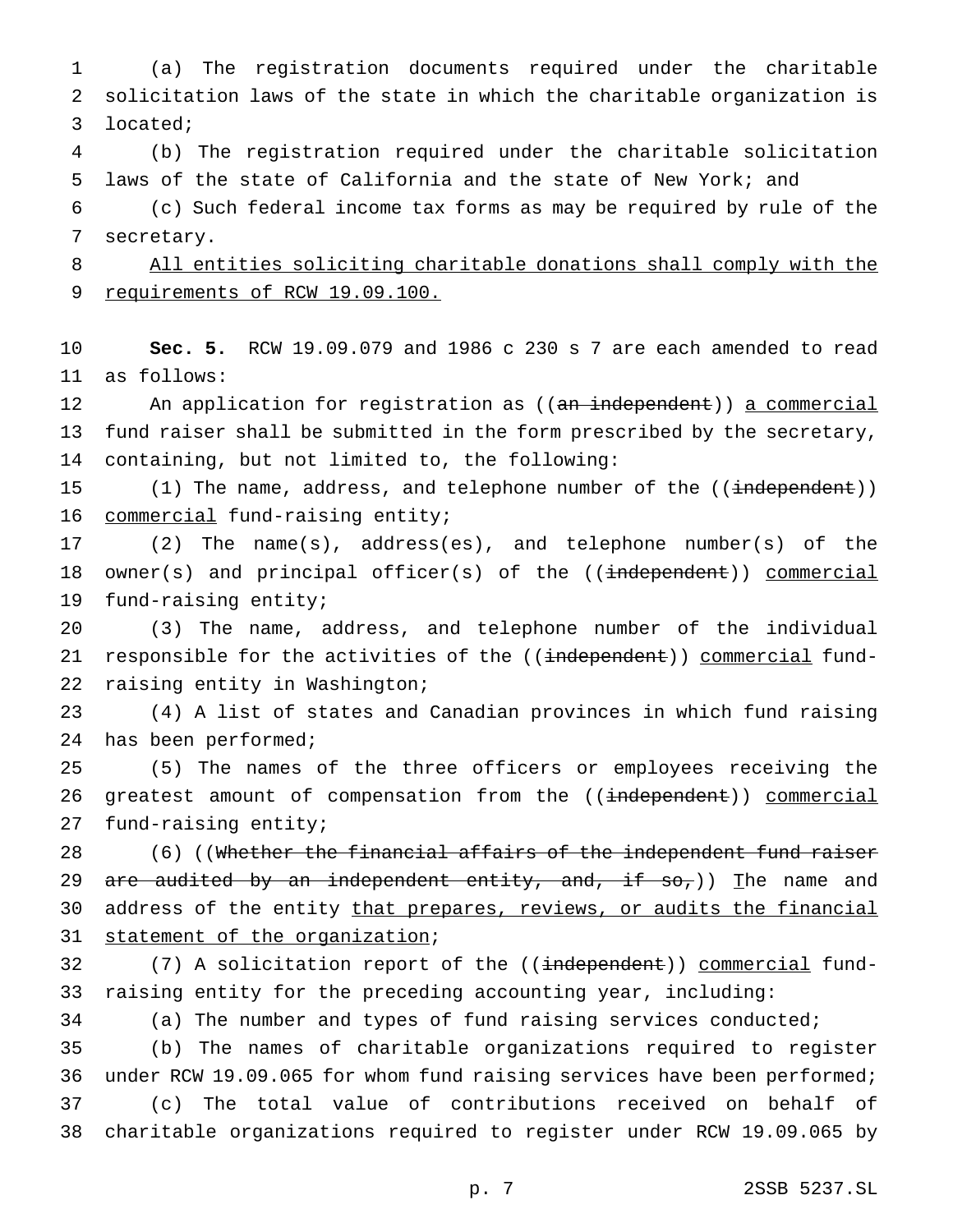1 the ((independent)) commercial fund raiser, affiliate of the 2 ((independent)) commercial fund raiser, or any entity retained by the 3 ((independent)) commercial fund raiser; and

 (d) The amount of money disbursed to charitable organizations for charitable purposes, net of fund raising costs paid by the charitable organization as stipulated in any agreement between charitable 7 organizations and the ((independent)) commercial fund raiser;

8 (8) The name, address, and telephone number of any ((independent)) 9 commercial fund raiser that was retained in the conduct of providing 10 fund raising services; and

11 (9) An irrevocable appointment of the secretary to receive service 12 of process in noncriminal proceedings as provided in RCW 19.09.305.

13 The application shall be signed by an officer or owner of the 14 ((independent)) commercial fund raiser and shall be submitted with a 15 nonrefundable((<del>, fifty-dollar filing</del>)) fee in an amount to be 16 established by rule of the secretary. If the secretary determines that 17 the application is complete, the application shall be filed and the 18 applicant deemed registered.

19 **Sec. 6.** RCW 19.09.085 and 1986 c 230 s 8 are each amended to read 20 as follows:

21 (1) Registration under this chapter shall be effective for one 22 year( $(-$  or the end of the organization's accounting year, whichever 23 comes first)) or longer, as established by the secretary.

24 (2) Reregistration required under RCW 19.09.075 ((and 19.09.078)) 25 or 19.09.079 shall be ((received by)) submitted to the secretary no 26 later than the ((fifteenth day of the fifth month after the 27 organization's accounting period ends)) date established by the 28 secretary by rule.

29 (3) ((Reregistration required under RCW 19.09.079 shall be received 30 by the secretary no later than the fifteenth day of the third month 31 after the organization's accounting period ends.

32  $(4)$ )) Entities required to register under this chapter shall file 33 a notice of change of information within thirty days of any change in 34 the information contained in RCW 19.09.075 (1) through  $(6)((\tau))$  or 35 19.09.079 (1) through (6)((<del>, or 19.09.078 (1) through (4)</del>)).

36  $((+5))$   $(4)$  The secretary ((may)) shall notify entities registered 37 under this chapter of the need to reregister upon the expiration of 38 their current registration. The notification shall be by mail, sent at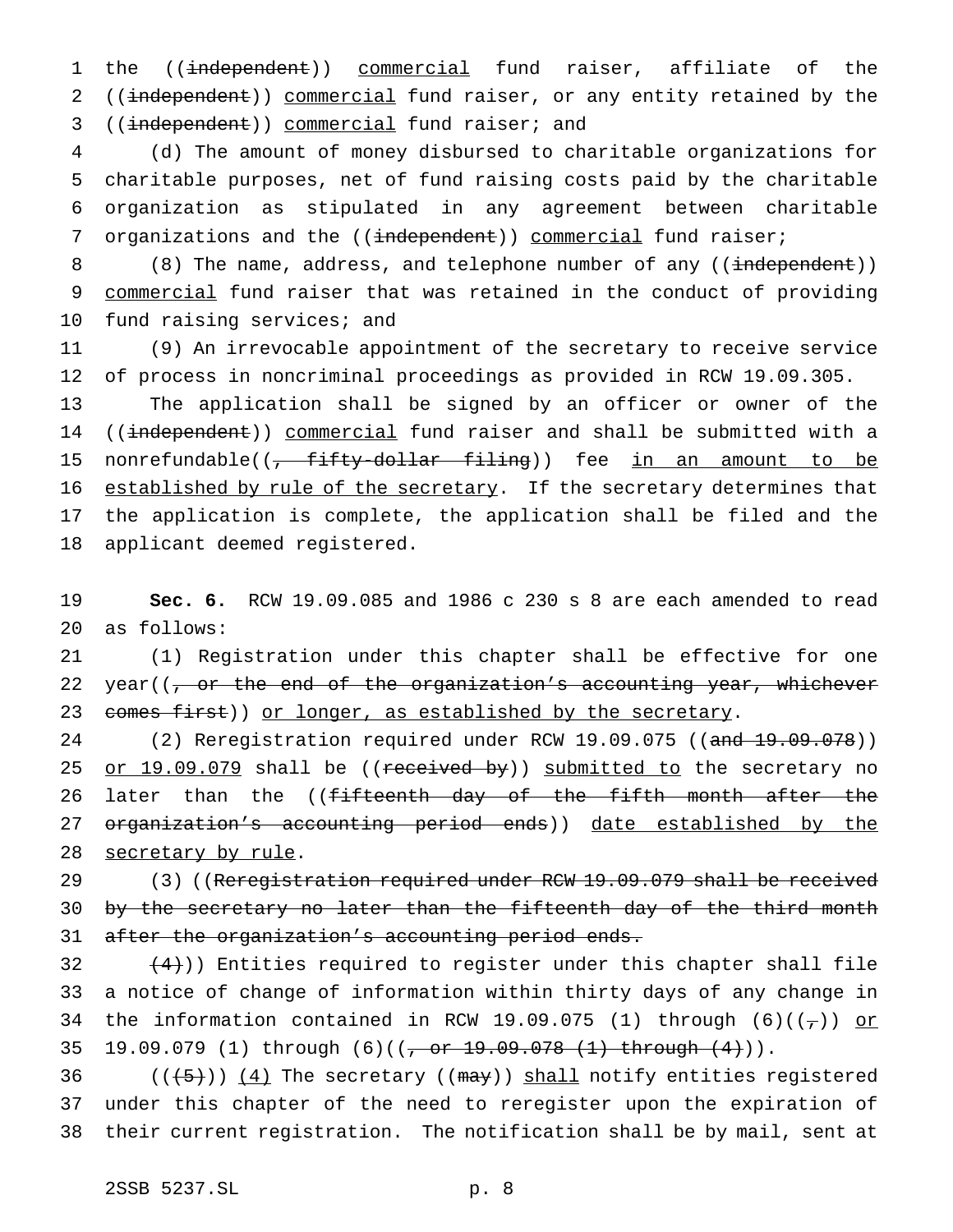1 least sixty days prior to the expiration of their current registration.

2 Failure to register shall not be excused by a failure of the secretary

3 to mail the notice or by an entity's failure to receive the notice.

4 **Sec. 7.** RCW 19.09.097 and 1986 c 230 s 10 are each amended to read 5 as follows:

6 (1) No charitable organization may contract with a commercial fund 7 raiser for any fund raising service or activity unless its contract 8 requires that both parties comply with the law and permits officers of 9 the charity reasonable access to: (a) The fund raisers' financial 10 records relating to that charitable organization; and (b) the fund 11 raisers' operations including without limitation the right to be 12 present during any telephone solicitation. In addition, the contract 13 shall specify the amount of raised funds that the charitable 14 organization will receive or the method of computing that amount, the 15 amount of compensation of the commercial fund raiser or the method of 16 computing that amount, and whether the compensation is fixed or 17 contingent.

18 (2) Before ((contracting)) a charitable organization may contract 19 with a commercial fund raiser for any fund raising service or activity, 20 the charitable organization and ((independent)) commercial fund raiser 21 shall complete a registration form. The registration shall be filed by 22 the charitable organization with the secretary, in the form prescribed 23 by the secretary, within five working days of the execution of the 24 contract containing, but not limited to the following information:

25  $((+1))$   $(a)$  The name and registration number of the  $((\text{independent}))$ 26 commercial fund raiser;

27 ( $(\frac{1}{2})$ ) (b) The name of the surety or sureties issuing the bond 28 required by RCW 19.09.190, the aggregate amount of such bond or bonds, 29 the bond number(s), original effective date(s), and termination 30  $date(s)$ ;

31  $((+3))$   $(c)$  The name and registration number of the charitable 32 organization;

33  $((+4))$   $(d)$  The name of the representative of the ((independent)) 34 <u>commercial</u> fund raiser who will be responsible for the conduct of the 35 fund raising;

36  $((+5))$   $(e)$  The type(s) of service(s) to be provided by the 37 ((independent)) commercial fund raiser;

38  $((+6))$   $(f)$  The dates such service(s) will begin and end;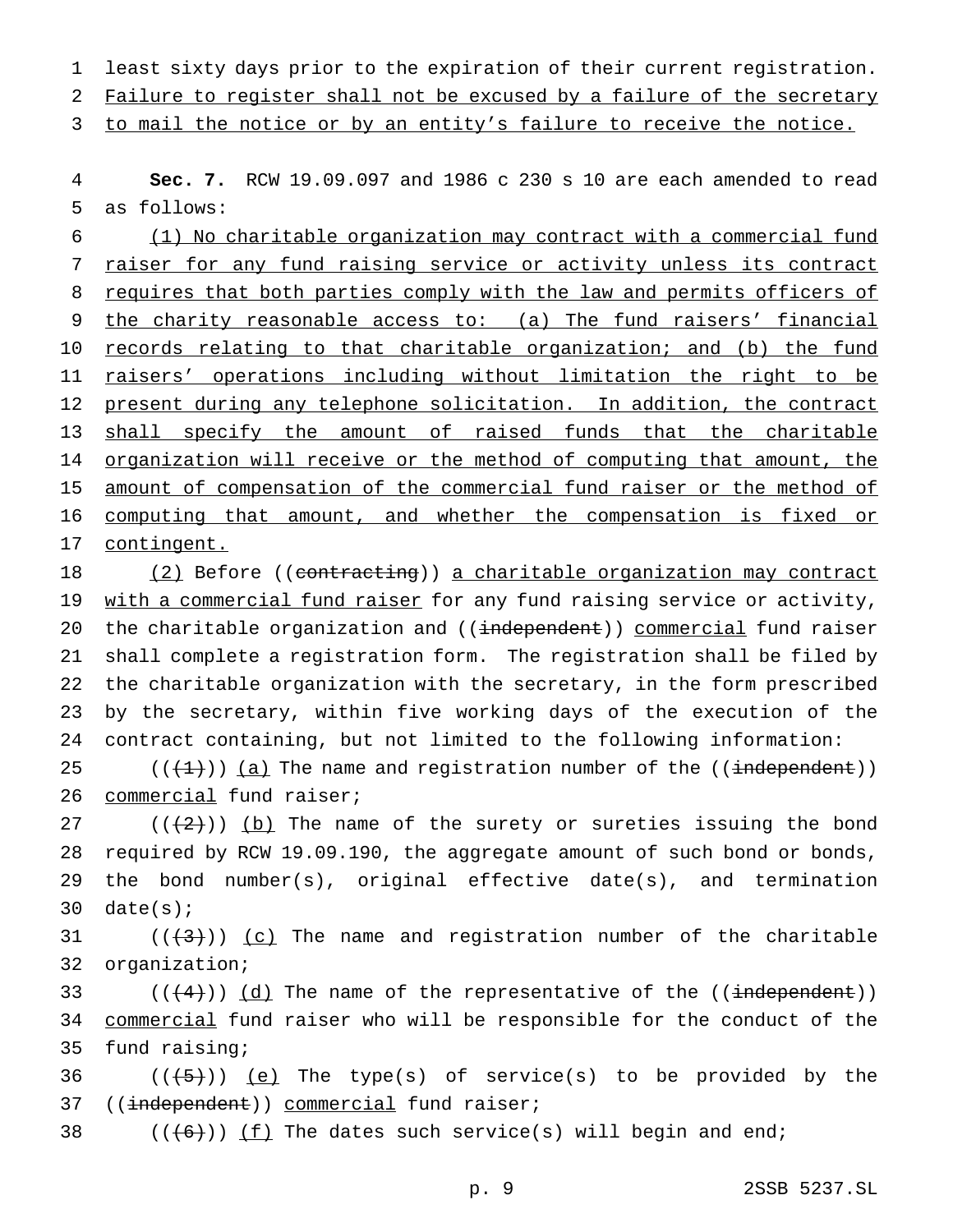$((+7))$  (g) The terms of the agreement between the charitable 2 organization and ((independent)) commercial fund raiser relating to: (( $\frac{1}{1}$ ) (i) Amount or percentages of amounts to inure to the charitable organization;

5  $((\overline{b}))$  (ii) Limitations placed on the maximum amount to be raised 6 by the fund raiser, if the amount to inure to the charitable 7 organization is not stated as a percentage of the amount raised;

8  $((\{e\})\)$  (iii) Costs of fund raising that will be the responsibility 9 of the charitable organization, regardless of whether paid as a direct 10 expense, deducted from the amounts disbursed, or otherwise; and

11  $((\{d\})\)$  (iv) The manner in which contributions received directly by 12 the charitable organization, not the result of services provided by the 13 ((independent)) commercial fund raiser, will be identified and used in 14 computing the fee owed to the ((independent)) commercial fund raiser; 15 and

 $((\{8\})$  (h) The names of any entity to which more than ten percent of the total anticipated fund raising cost is to be paid, and whether 18 any principal officer or owner of the ((independent)) commercial fund raiser or relative by blood or marriage thereof is an owner or officer of any such entity.

21 (3) A correct copy of the contract shall be filed with the 22 secretary before the commencement of any campaign.

23 (4) The registration form shall be submitted with a 24 nonrefundable( $\left(\frac{1}{f} + \frac{f}{f} + \frac{f}{f} + \frac{f}{f}\right)$  filing fee in an amount to be 25 established by rule of the secretary and shall be signed by an owner or 26 principal officer of the ((independent)) commercial fund raiser and the 27 president, treasurer, or comparable officer of the charitable 28 organization.

29 **Sec. 8.** RCW 19.09.271 and 1986 c 230 s 17 are each amended to read 30 as follows:

31 (1) Any charitable organization((, nonprofit fund raiser,)) or 32 ((independent)) commercial fund raiser who, after notification by the 33 secretary, fails to properly register under this chapter by the end of 34 the first business day following the issuance of the notice, is liable 35 for a late filing fee ((of five dollars per day from the date of the 36 notice until the registration is properly completed and filed)) in an 37 amount to be established by rule of the secretary. The late filing fee 38 is in addition to any other filing fee provided by this chapter.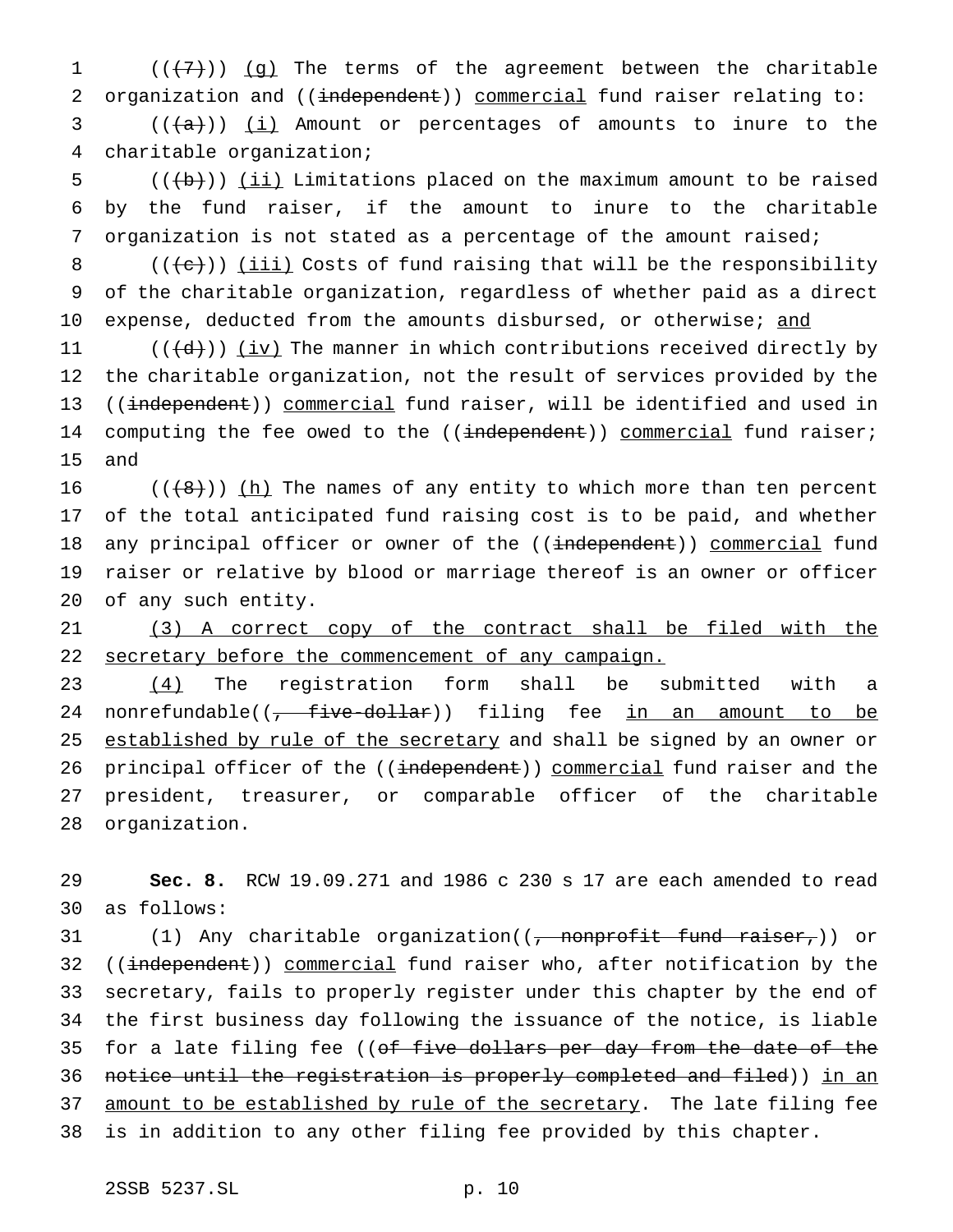1 (2) The secretary shall notify the attorney general of any entity 2 liable for late filing fees under subsection (1) of this section.

3 **Sec. 9.** RCW 19.09.100 and 1986 c 230 s 11 are each amended to read 4 as follows:

5 The following conditions apply to solicitations as defined by RCW 6 19.09.020:

7 (1) ((Each person or organization soliciting charitable 8 contributions shall disclose orally or in writing to each person or 9 organization solicited:

10 (a) The name of the individual making the solicitation;

11 (b) The name of the charitable organization;

12 (c) The purpose of the solicitation, and the name of the 13 organization that will receive the funds contributed; and

14 (d) Whether the charitable organization is or is not properly 15 registered under this chapter, and if registered, that information 16 relating to its financial affairs is available by contacting the office 17 of the secretary of state, giving the secretary's toll-free telephone 18 number, if available.

19 (2) Each person or organization soliciting charitable contributions 20 shall conspicuously disclose in writing to each person or organization 21 solicited:

22  $(a)$  If the solicitation is conducted by a charitable organization, 23 the percentage relationship between (i) the total amount of money 24 applied to charitable purposes; and (ii) the dollar value of support 25 received from solicitations and from all other sources received on 26 behalf of the charitable purpose of the organization, as contained in 27 the organization's most recent solicitation report filed in accordance 28 with RCW 19.09.075(7);

29 (b) If the solicitation is conducted by an independent or nonprofit 30 fund raiser, the percentage relationship between (i) the amount of 31 money disbursed to charitable organizations for charitable purposes; 32 and (ii) the total value of contributions received on behalf of 33 charitable organizations by the independent or nonprofit fund raiser, 34 as contained in the fund raiser's most recent solicitation report filed 35 in accordance with RCW 19.09.079(7) or 19.09.078.

36 (3) Each person or organization soliciting charitable contributions 37 by telephone shall make the disclosures required by RCW 19.09.100(2) 38  $(a)$  or (b) in writing within five days of the receipt of any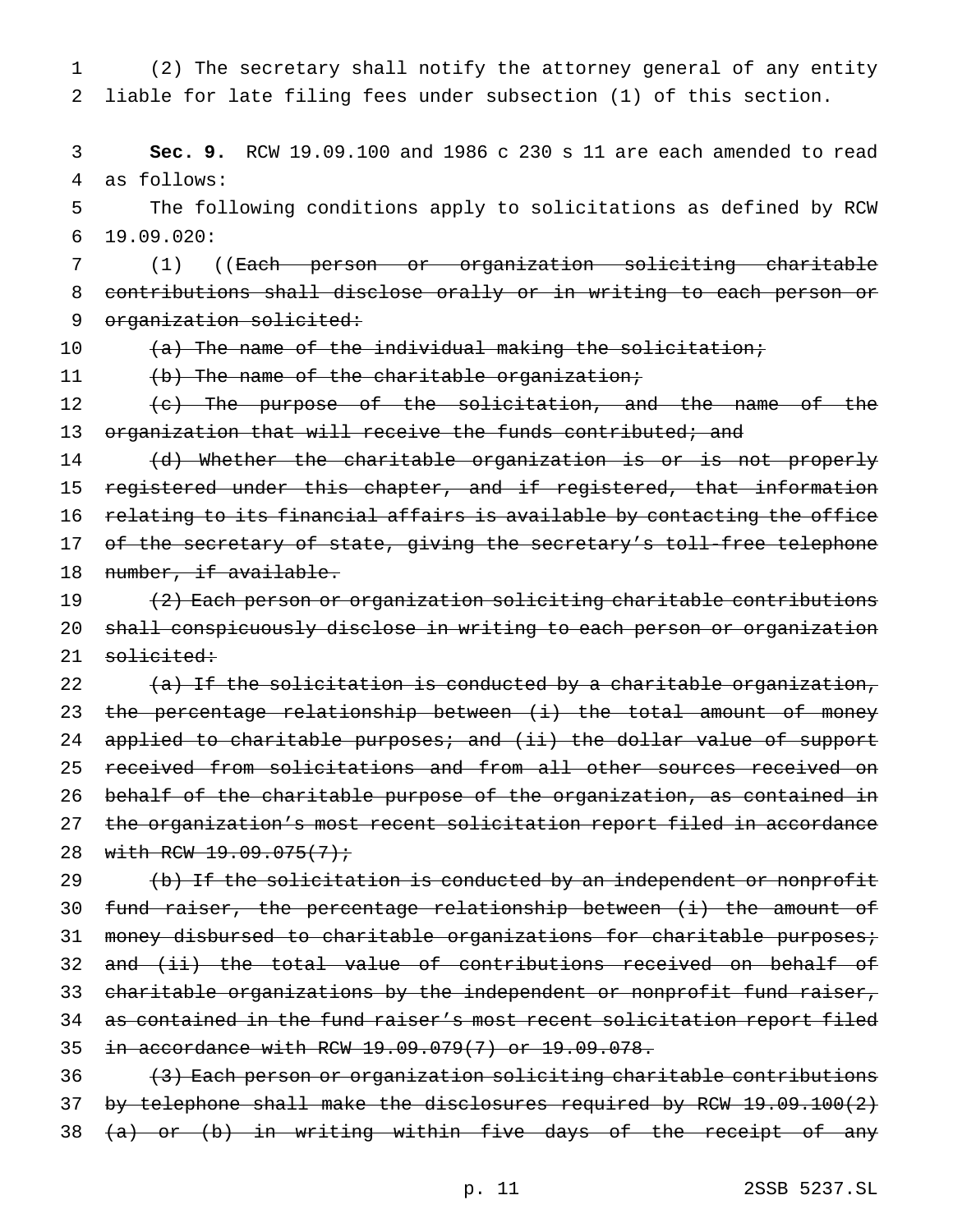contribution. If the person or organization sends any materials to the person or organization solicited before the receipt of any contribution, those materials shall include the disclosures required in RCW 19.09.100(1)(d), and 19.09.100 (2) (a) or (b), whichever is applicable.  $(4)$ )) A charitable organization, whether or not required to register pursuant to this chapter, that directly solicits contributions 8 from the public in this state shall make the following clear and conspicuous disclosures at the point of solicitation: (a) The name of the individual making the solicitation; (b) The identity of the charitable organization and the city of the 12 principal place of business of the charitable organization; (c) If requested by the solicitee, the toll-free number for the donor to obtain additional financial disclosure information on file 15 with the secretary. (2) A commercial fund raiser shall clearly and conspicuously 17 disclose at the point of solicitation: (a) The name of the individual making the solicitation; 19 (b) The name of the entity for which the fund raiser is an agent or employee and the name and city of the charitable organization for which 21 the solicitation is being conducted; and 22 (c) If requested by the solicitee, the toll-free number for the donor to obtain additional financial disclosure information on file 24 with the secretary. The disclosure must be made during an oral solicitation of a contribution, and at the same time at which a written 26 request for a contribution is made. (3) A person or organization soliciting charitable contributions by telephone shall make the disclosures required under subsection (1) or

29 (2) of this section in the course of the solicitation but prior to asking for a commitment for a contribution from the solicitee, and in writing to any solicitee that makes a pledge within five days of making the pledge. If the person or organization sends any materials to the person or organization solicited before the receipt of any contribution, those materials shall include the disclosures required in subsection (1) or (2) of this section, whichever is applicable.

 (4) In the case of a solicitation by advertisement or mass distribution, including posters, leaflets, automatic dialing machines, publication, and audio or video broadcasts, it shall be clearly and conspicuously disclosed in the body of the solicitation material that: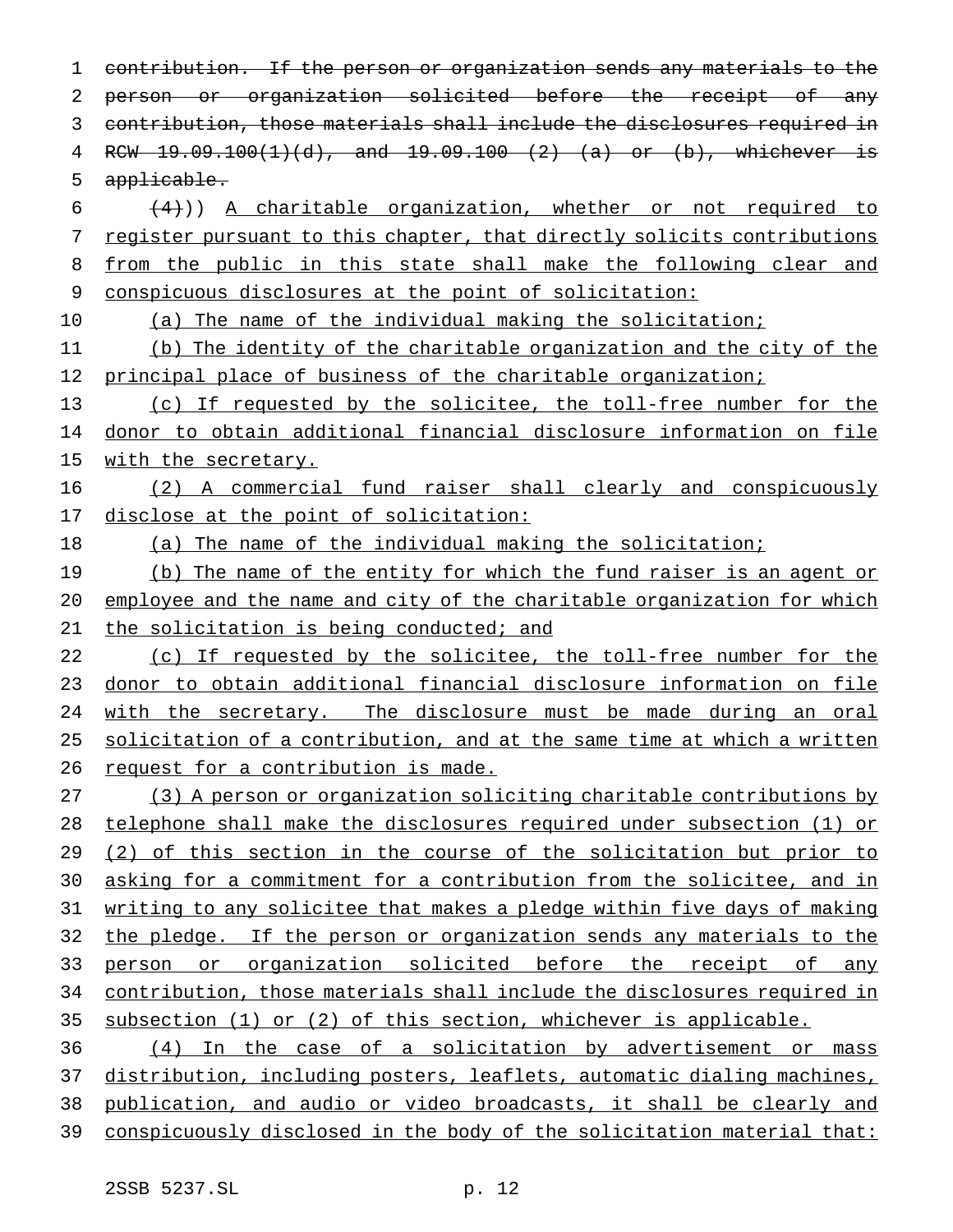(a) The solicitation is conducted by a named commercial fund raiser, if it is;

 (b) The notice of solicitation required by the charitable solicitation act is on file with the secretary's office; and

 (c) The potential donor can obtain additional information at a toll-free number.

 (5) A container or vending machine displaying a solicitation must also display in a clear and conspicuous manner the name of the charitable organization for which funds are solicited, the name, 10 residence address, and telephone number of the individual and any commercial fund raiser responsible for collecting funds placed in the 12 containers or vending machines, and the following statement: "This charity is registered with the secretary's office under the charitable 14 solicitation act, registration number ...."

 (6) A commercial fund raiser shall not represent that tickets to 16 any fund raising event will be donated for use by another person unless 17 all the following requirements are met:

 (a) The commercial fund raiser prior to conducting a solicitation 19 has written commitments from persons stating that they will accept 20 donated tickets and specifying the number of tickets they will accept; (b) The written commitments are kept on file by the commercial fund raiser for three years and are made available to the attorney general 23 on demand;

24 (c) The contributions solicited for donated tickets may not be more than the amount representing the number of ticket commitments received from persons and kept on file under (a) of this subsection; and

 (d) Not later than seven calendar days prior to the date of the event for which ticket donations are solicited, the commercial fund raiser shall give all donated tickets to the persons who made the written commitments to accept them.

 (7) Each person or organization soliciting charitable contributions shall not represent orally or in writing that:

 (a) The charitable contribution is tax deductible unless the charitable organization for which charitable contributions are being solicited or to which tickets for fund raising events or other services or goods will be donated, has applied for and received from the internal revenue service a letter of determination granting tax deductible status to the charitable organization;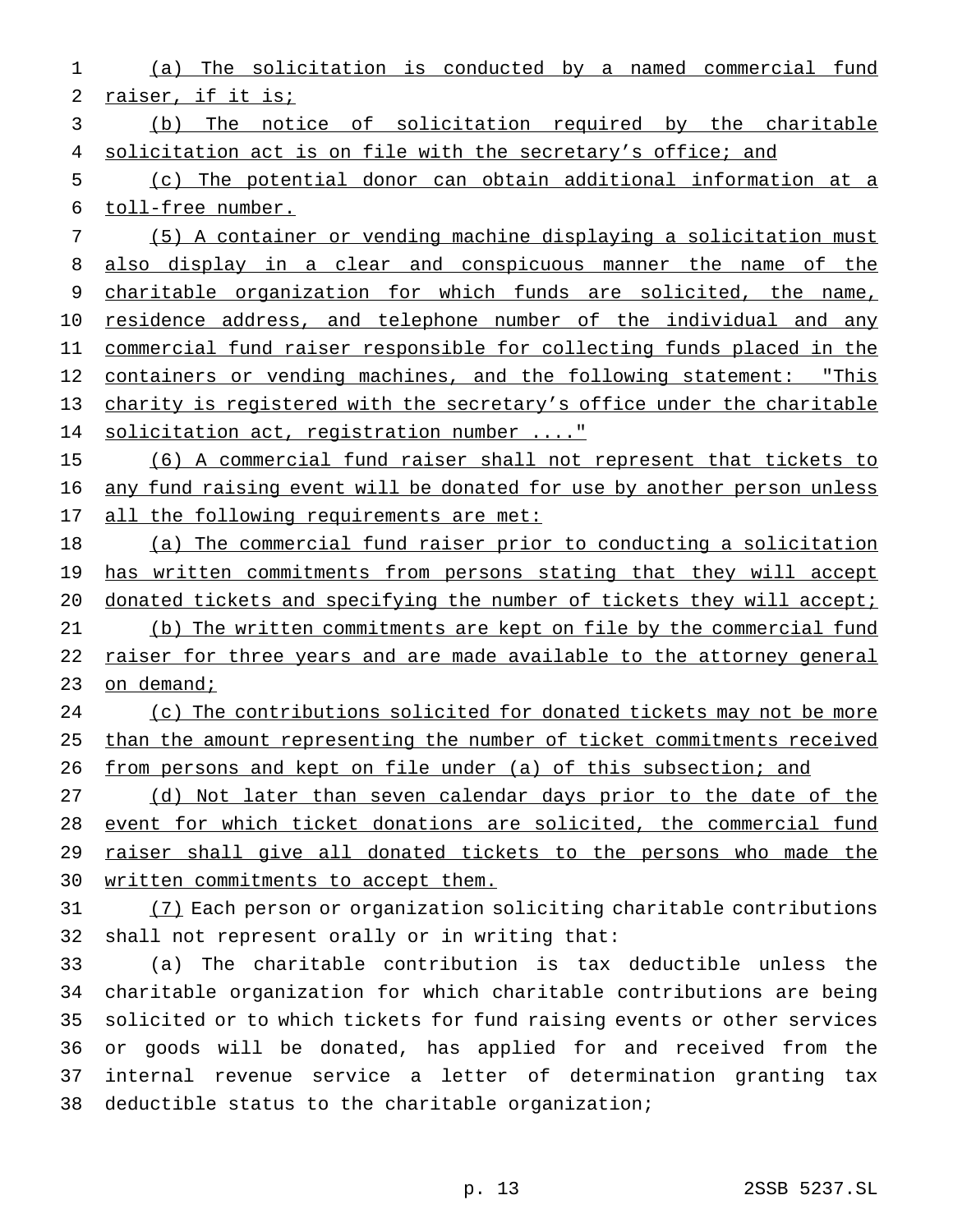(b) The person soliciting the charitable contribution is a volunteer or words of similar meaning or effect that create the impression that the person soliciting is not a paid solicitor unless such person is unpaid for his or her services;

 (c) The person soliciting the charitable contribution is a member, staffer, helper, or employee of the charitable organization or words of similar meaning or effect that create the impression that the person soliciting is not a paid solicitor if the person soliciting is 9 employed, contracted, or paid by ((an independent)) a commercial fund raiser.

 $((+5))$   $(8)$  If the charitable organization is associated with, or has a name that is similar to, any unit of government each person or organization soliciting contributions shall disclose to each person solicited whether the charitable organization is or is not part of any unit of government and the true nature of its relationship to the unit 16 of government. This subsection does not apply to a foundation or other 17 charitable organization that is organized, operated, or controlled by 18 or in connection with a registered public charity, including any 19 governmental agency or unit, from which it derives its name.

 $((+6))$  (9) No person may, in conducting any solicitation, use the 21 name "police," "sheriff," "fire fighter," "firemen," or a similar name 22 unless properly authorized by a bona fide police, sheriff, or fire fighter organization or police, sheriff, or fire department. A proper authorization shall be in writing and signed by two authorized officials of the organization or department and shall be filed with the 26 secretary.

27 (10) A person may not, in conducting any solicitation, use the name 28 of a federally chartered military veterans' service organization unless 29 authorized in writing by the highest ranking official of that organization in this state.

 (11) A charitable organization shall comply with all local governmental regulations that apply to soliciting for or on behalf of charitable organizations.

34  $((+7))$   $(12)$  The advertising material and the general promotional plan for a solicitation shall not be false, misleading, or deceptive, and shall afford full and fair disclosure.

 (( $(8+)$ )) (13) Solicitations shall not be conducted by a charitable 38 organization or ((independent)) commercial fund raiser that has, or if a corporation, its officers, directors, or principals have, been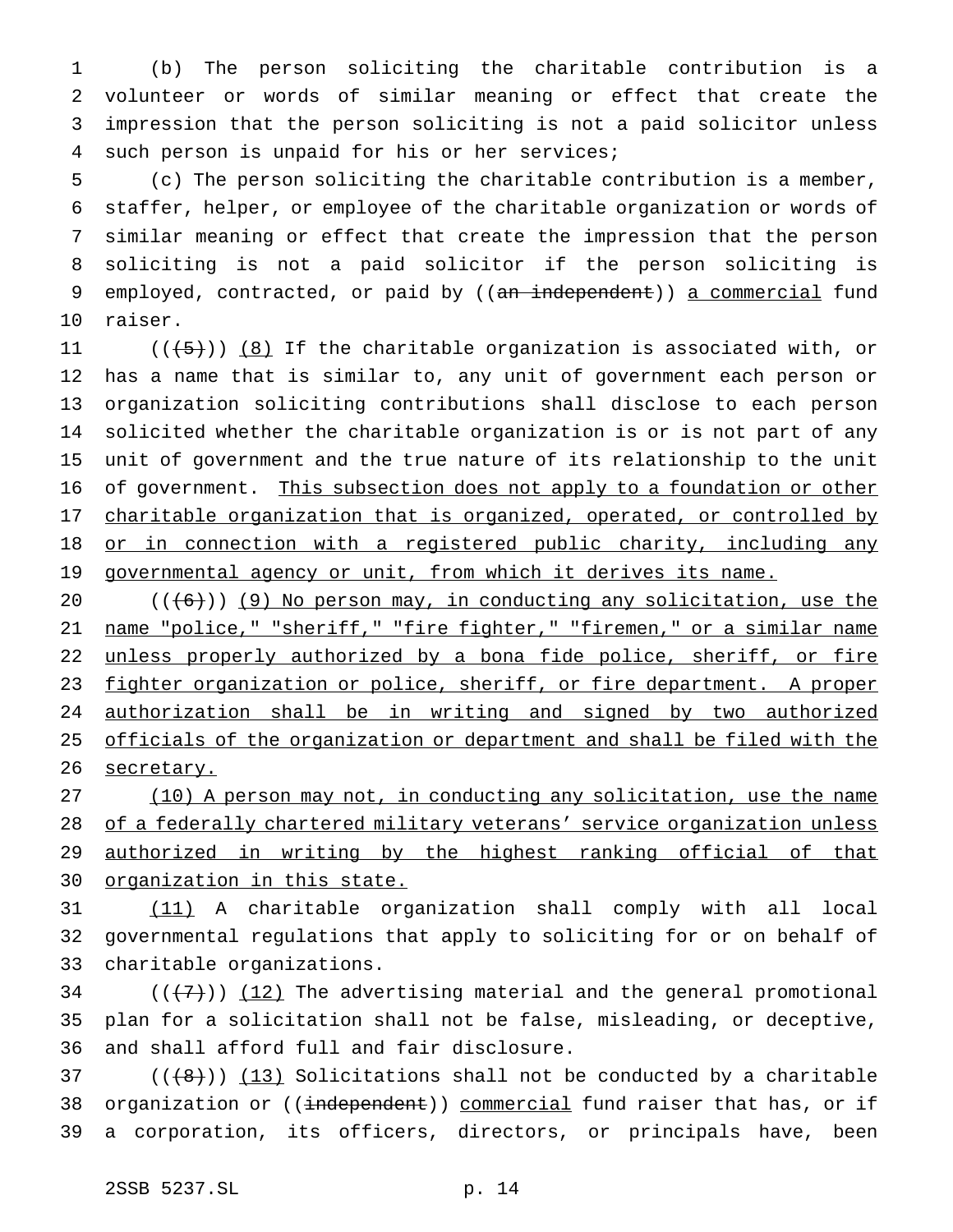convicted of a crime involving solicitations for or on behalf of a charitable organization in this state, the United States, or any other state or foreign country within the past ten years or has been subject to any permanent injunction or administrative order or judgment under RCW 19.86.080 or 19.86.090, involving a violation or violations of RCW 19.86.020, within the past ten years, or of restraining a false or misleading promotional plan involving solicitations for charitable organizations.

 (14) No charitable organization or commercial fund raiser subject 10 to this chapter may use or exploit the fact of registration under this 11 chapter so as to lead the public to believe that registration 12 constitutes an endorsement or approval by the state, but the use of the following is not deemed prohibited: "Registered with the Washington 14 state secretary of state as required by law. Registration number ...." (15) No entity may engage in any solicitation for contributions for 16 or on behalf of any charitable organization or commercial fund raiser 17 unless the charitable organization or commercial fund raiser is 18 registered with the secretary.

 (16) No entity may engage in any solicitation for contributions unless it complies with all provisions of this chapter.

 (17)(a) No entity may place a telephone call for the purpose of 22 charitable solicitation that will be received by the solicitee before 23 eight o'clock a.m. or after nine o'clock p.m.

 (b) No entity may, while placing a telephone call for the purpose 25 of charitable solicitation, engage in any conduct the natural consequence of which is to harass, intimidate, or torment any person in connection with the telephone call.

28 (18) Failure to comply with subsections (1) through  $((\{8\})$  (17) of this section is a violation of this chapter.

 **Sec. 10.** RCW 19.09.190 and 1986 c 230 s 16 are each amended to read as follows:

32 Every ((independent)) commercial fund raiser who (1) directly or indirectly receives contributions from the public on behalf of any charitable organization; or (2) is compensated based upon funds raised or to be raised, number of solicitations made or to be made, or any other similar method; or (3) incurs or is authorized to incur expenses on behalf of the charitable organization; or (4) has not been 38 registered with the secretary as ((an independent)) a commercial fund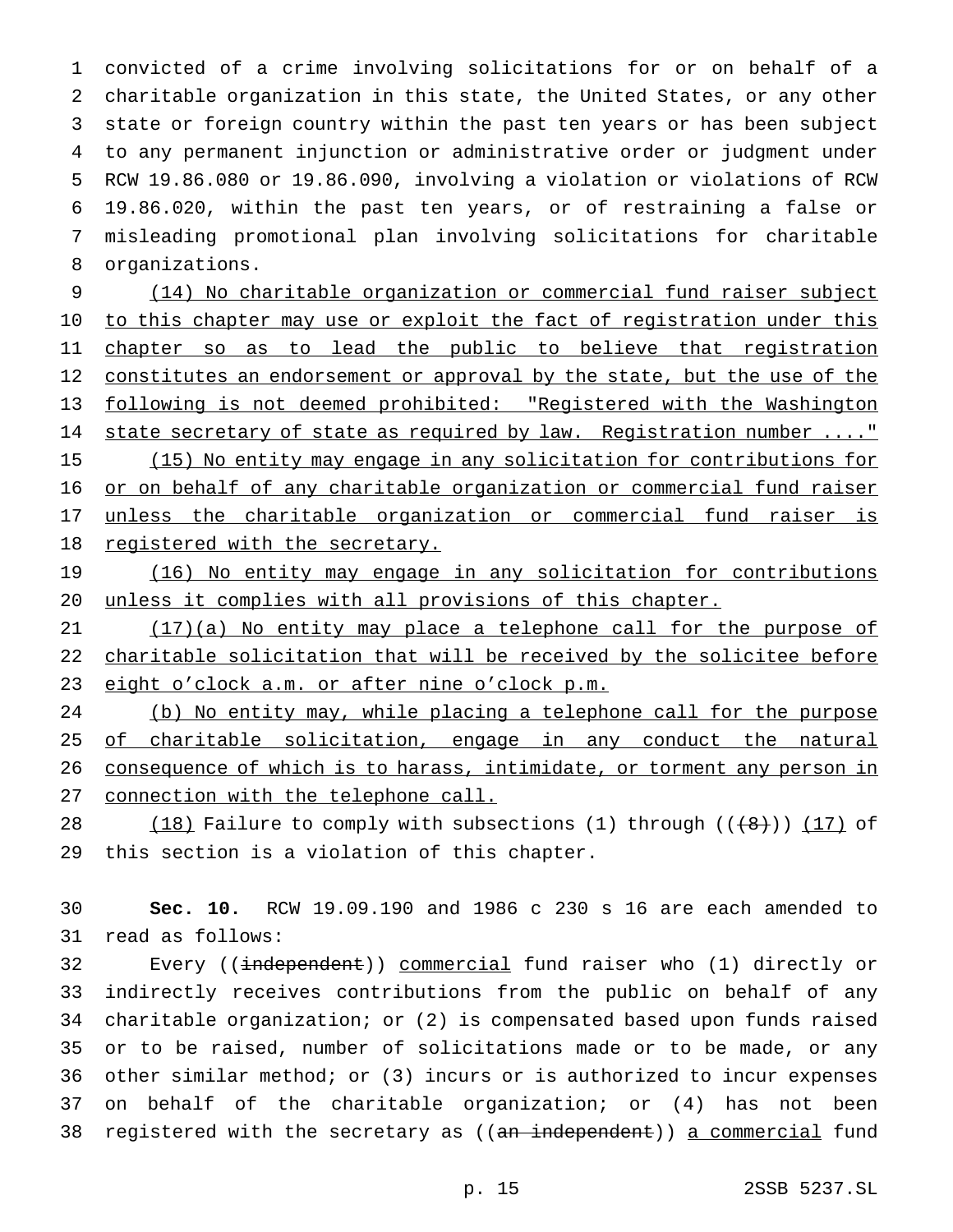raiser for the preceding accounting year shall execute a surety bond as principal with one or more sureties whose liability in the aggregate as such sureties will equal at least fifteen thousand dollars. The secretary may, by rule, provide for the reduction and reinstatement of the bond required by this section.

 The issuer of the surety bond shall be licensed to do business in this state, and shall promptly notify the secretary when claims or 8 payments are made against the bond or when the bond is canceled. The bond shall be filed with the secretary in the form prescribed by the secretary. The bond shall run to the state and to any person who may have a cause of action against the obligor of said bond for any malfeasance, misfeasance, or deceptive practice in the conduct of such solicitation.

 **Sec. 11.** RCW 19.09.200 and 1986 c 230 s 12 are each amended to read as follows:

16 (1) Charitable organizations and ((independent)) commercial fund raisers shall maintain accurate, current, and readily available books and records at their usual business locations until at least three years have elapsed following the effective period to which they relate. 20 (2) All contracts between ((independent)) commercial fund raisers and charitable organizations shall be in writing, and true and correct copies of such contracts or records thereof shall be kept on file in the various offices of the charitable organization and the 24 ((independent)) commercial fund raiser for a three-year period. Such records and contracts shall be available for inspection and examination by the attorney general or by the county prosecuting attorney. A copy of such contract or record shall be submitted by the charitable 28 organization or ((independent)) commercial fund raiser, within ten days, following receipt of a written demand therefor from the attorney general or county prosecutor.

 **Sec. 12.** RCW 19.09.210 and 1986 c 230 s 13 are each amended to read as follows:

 Upon the request of the attorney general or the county prosecutor, 34 a charitable organization or commercial fund raiser shall submit a financial statement containing, but not limited to, the following information: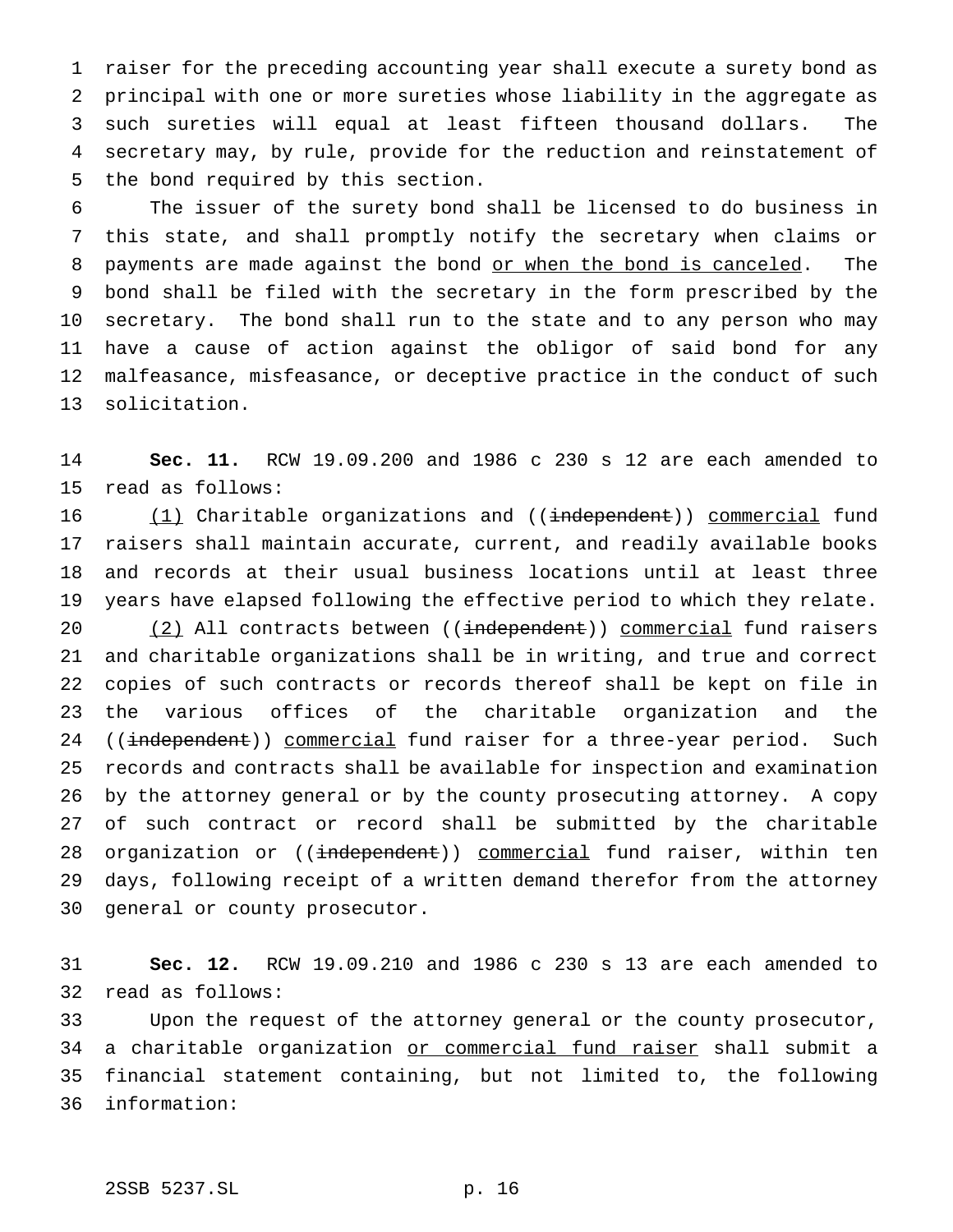(1) The gross amount of the contributions pledged and the gross amount collected.

 (2) The amount thereof, given or to be given to charitable purposes represented together with details as to the manner of distribution as may be required.

 (3) The aggregate amount paid and to be paid for the expenses of such solicitation.

8 (4) The amounts paid to and to be paid to ((independent)) commercial fund raisers or charitable organizations.

 (5) Copies of any annual or periodic reports furnished by the charitable organization, of its activities during or for the same fiscal period, to its parent organization, subsidiaries, or affiliates, if any.

 **Sec. 13.** RCW 19.09.230 and 1986 c 230 s 14 are each amended to read as follows:

16 No charitable organization, ((independent)) commercial fund raiser, 17 or other entity may knowingly use the name, symbol, or emblem of any 18 other ((person)) entity for the purpose of soliciting contributions from persons in this state without the written consent of such other 20 ((person)) entity. Such consent may be deemed to have been given by 21 anyone who is a director, trustee, or other authorized officer, 22 employee, agent, or ((independent)) commercial fund raiser of the 23 charitable organization, and a copy of the written consent must be kept 24 on file by the charitable organization or commercial fund raiser and 25 made available to the attorney general upon demand.

 A person may be deemed to have used the name of another person for the purpose of soliciting contributions if such latter person's name is listed on any stationery, advertisement, brochure, or correspondence of the charitable organization or person or if such name is listed or represented to any one who has contributed to, sponsored, or endorsed the charitable organization or person, or its or his activities.

32 The secretary may revoke or deny any application for registration that violates this section.

 **Sec. 14.** RCW 19.09.240 and 1986 c 230 s 15 are each amended to read as follows:

36 No charitable organization, ((<del>independent</del>)) commercial fund raiser, or other person soliciting contributions for or on behalf of a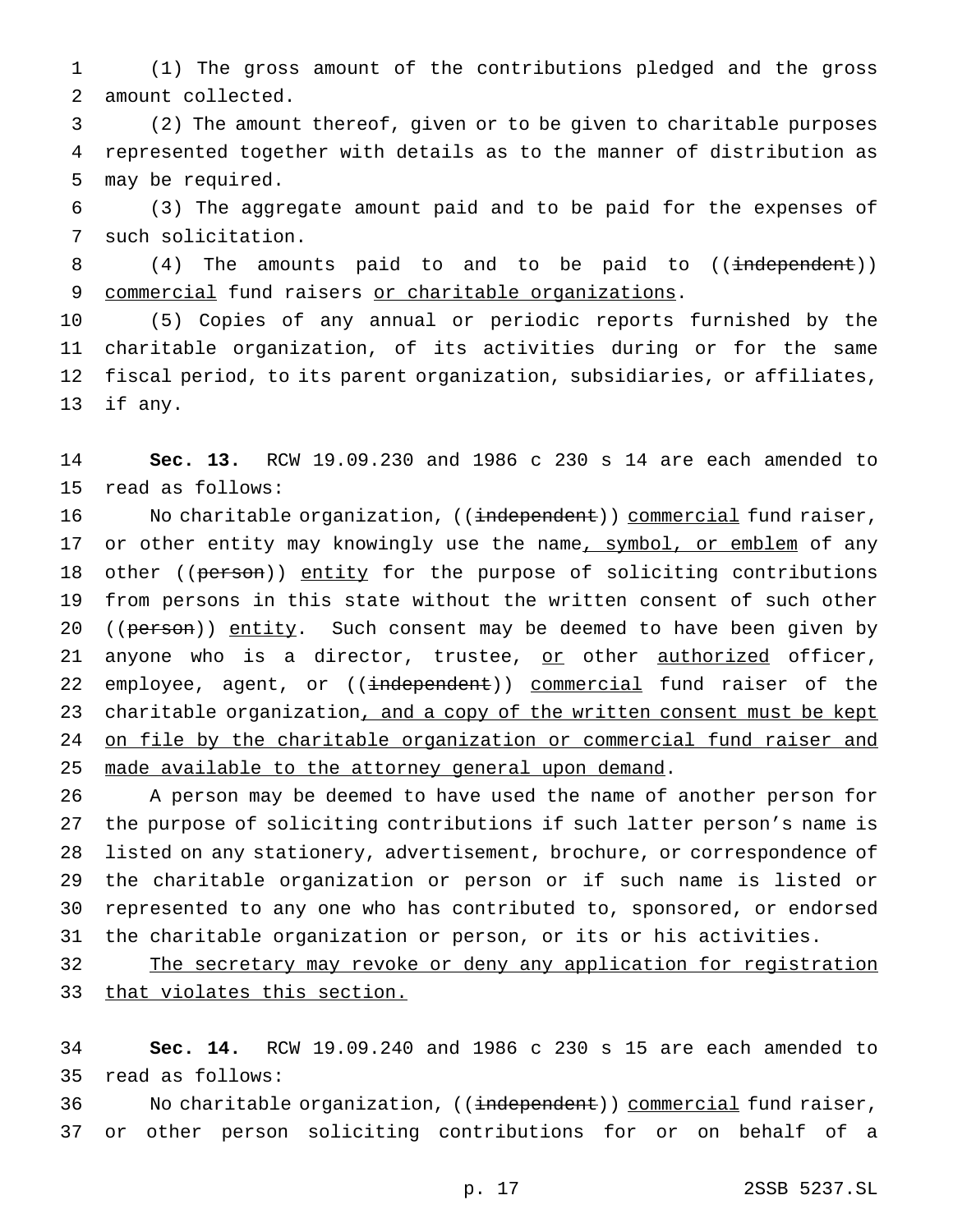1 charitable organization may use a name, symbol, emblem, or statement so closely related or similar to that used by another charitable organization or governmental agency that the use thereof would tend to 4 confuse or mislead the public. The secretary may revoke or deny any application for registration that violates this section.

 This section does not apply to a foundation or other charitable organization that is organized, operated, or controlled by or in connection with a registered public charity, including any governmental 9 agency or unit, from which it derives its name.

 **Sec. 15.** RCW 19.09.275 and 1986 c 230 s 18 are each amended to read as follows:

12 Any person who ((wilfully and)) knowingly violates any provision of 13 this chapter or who ((wilfully and)) knowingly gives false or incorrect information to the secretary, attorney general, or county prosecuting attorney in filing statements required by this chapter, whether or not such statement or report is verified is guilty of a gross misdemeanor punishable under chapter 9A.20 RCW.

 Any person who violates any provisions of this chapter or who gives false or incorrect information to the secretary, attorney general, or county prosecuting attorney in filing statements required by this chapter, whether or not such statement or report is verified, is guilty of a misdemeanor punishable under chapter 9A.20 RCW.

 **Sec. 16.** RCW 19.09.305 and 1983 c 265 s 7 are each amended to read as follows:

 When a person or an organization registered under this chapter, or its president, treasurer, or comparable officers, cannot be found after reasonably diligent effort, the secretary of state shall be an agent of such person or organization upon whom process may be served. Service on the secretary shall be made by delivering to the secretary or the 30 secretary's designee duplicate copies of such process, and a ((twenty-31 five dollar)) filing fee to be established by rule of the secretary. Thereupon, the secretary shall immediately cause one of the copies thereof to be forwarded to the registrant at the most current address shown in the secretary's files. Any service so had on the secretary shall be returnable in not less than thirty days.

Any fee under this section shall be taxable as costs in the action.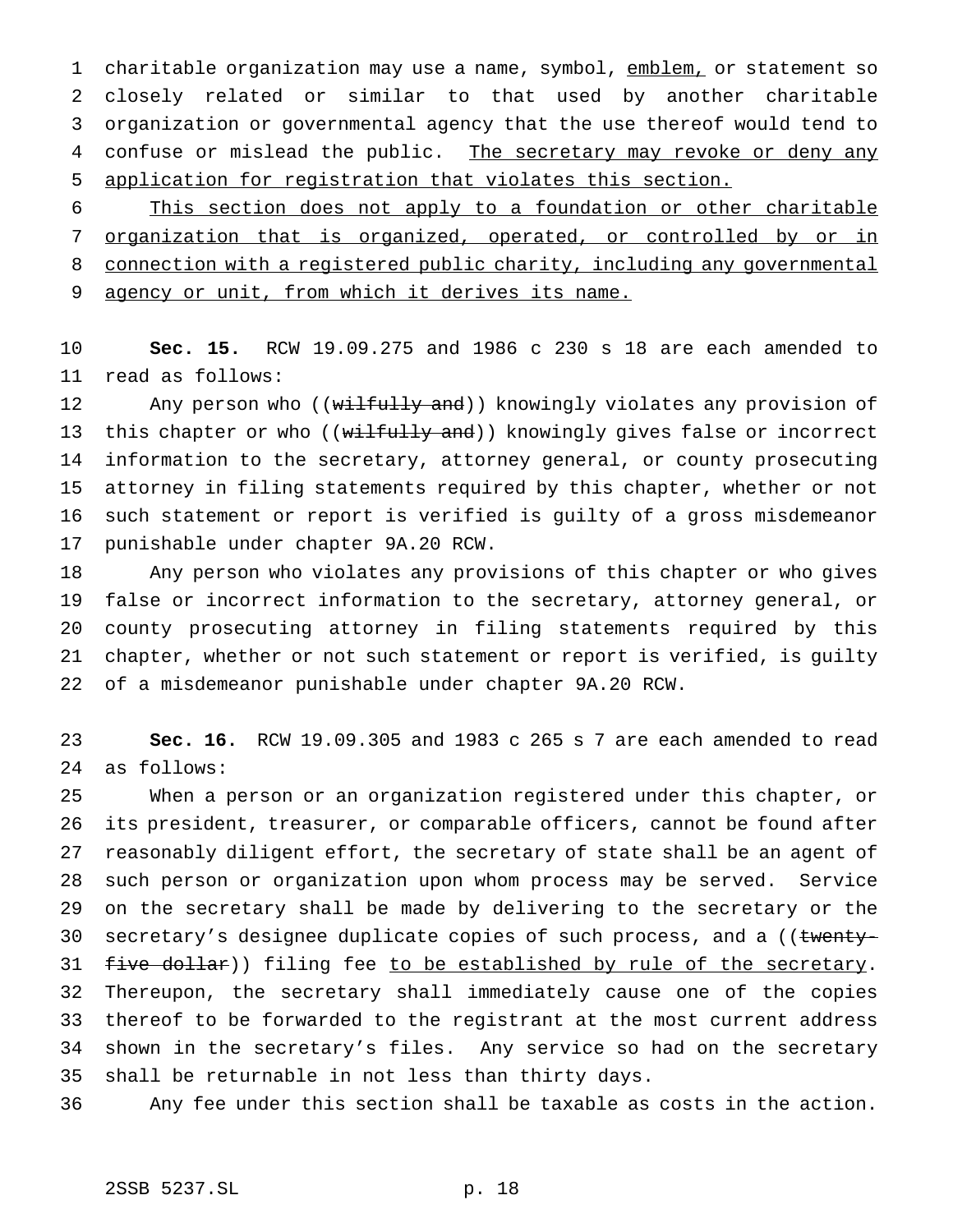The secretary shall maintain a record of all process served on the secretary under this section, and shall record the date of service and the secretary's action with reference thereto.

 Nothing in this section limits or affects the right to serve process required or permitted to be served on a registrant in any other manner now or hereafter permitted by law.

 **Sec. 17.** RCW 19.09.315 and 1983 c 265 s 17 are each amended to read as follows:

9 (1) The secretary may establish, by rule, standard forms and procedures for the efficient administration of this chapter.

 (2) The secretary may provide by rule for the filing of a financial statement by registered entities.

13 (3) The secretary may issue such publications, reports, or information from the records as may be useful to the solicited public and charitable organizations. To defray the costs of any such publication, the secretary is authorized to charge a reasonable fee to cover the costs of preparing, printing, and distributing such publications.

 NEW SECTION. **Sec. 18.** The attorney general, in the attorney general's discretion, may:

 (1) Annually, or more frequently, make such public or private investigations within or without this state as the attorney general deems necessary to determine whether any registration should be granted, denied, revoked, or suspended, or whether any person has violated or is about to violate a provision of this chapter or any rule adopted or order issued under this chapter, or to aid in the enforcement of this chapter or in the prescribing of rules and forms under this chapter; and

 (2) Publish information concerning a violation of this chapter or a rule adopted or order issued under this chapter.

 NEW SECTION. **Sec. 19.** For the purpose of any investigation or proceeding under this chapter, the attorney general or any officer designated by the attorney general may administer oaths and affirmations, subpoena witnesses, compel their attendance, take evidence, and require the production of any books, papers,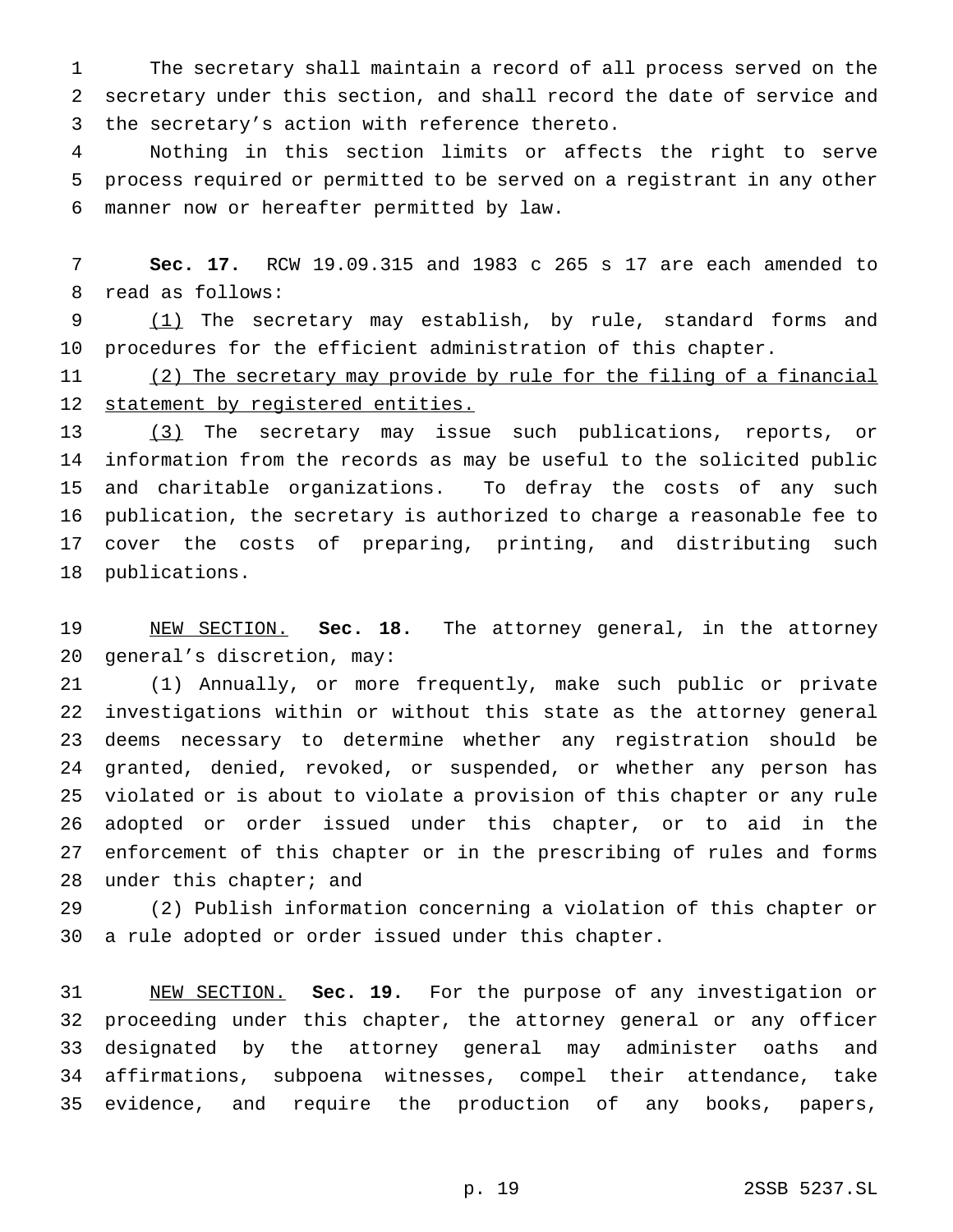correspondence, memoranda, agreements, or other documents or records which the attorney general deems relevant or material to the inquiry. In case of willful failure on the part of a person to comply with a subpoena lawfully issued by the attorney general or on the refusal of a witness to testify to matters regarding which the witness may be lawfully interrogated, the superior court of a county, on application of the attorney general and after satisfactory evidence of willful disobedience, may compel obedience by proceedings for contempt, as in the case of disobedience of a subpoena issued from the court or a refusal to testify therein.

 NEW SECTION. **Sec. 20.** If it appears to the attorney general that a person has engaged or is about to engage in an act or practice constituting a violation of a provision of this chapter or a rule adopted or order issued under this chapter, the attorney general may, in the attorney general's discretion, issue an order directing the person to cease and desist from continuing the act or practice. Reasonable notice of and opportunity for a hearing shall be given. The attorney general may issue a temporary order pending the hearing, which shall remain in effect until ten days after the hearing is held and which shall become final if the person to whom the notice is addressed does not request a hearing within fifteen days after the receipt of the notice.

 NEW SECTION. **Sec. 21.** (1) The attorney general may assess against any person or organization who violates this chapter, or any rule adopted under this chapter, a civil penalty of not more than one thousand dollars for each violation.

 (2) Such person or organization shall be afforded the opportunity for a hearing, upon request made to the attorney general within thirty days after the date of issuance of the notice of assessment. The hearing shall be conducted in accordance with chapter 34.05 RCW.

 (3) If any person fails to pay an assessment after it has become a final and unappealable order, or after the court has entered final judgment in favor of the state, the attorney general may recover the amount assessed by action in the appropriate superior court. In such action, the validity and appropriateness of the final order imposing the penalty shall not be subject to review.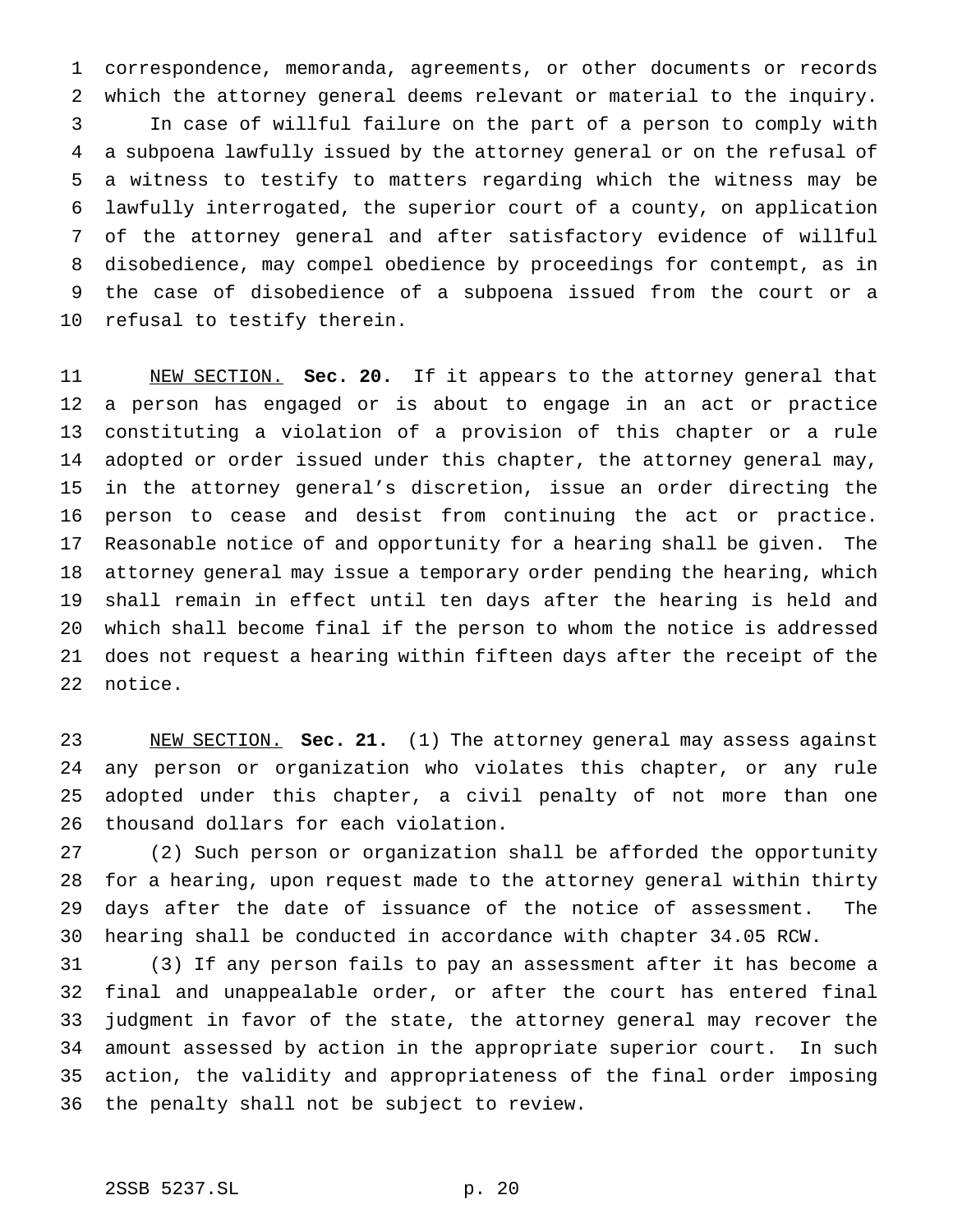NEW SECTION. **Sec. 22.** The administrative procedure act, chapter 34.05 RCW, shall wherever applicable govern the rights, remedies, and procedures respecting the administration of this chapter.

 NEW SECTION. **Sec. 23.** The secretary shall provide the attorney general with copies of or direct electronic access to all registrations, reports, or other information filed under this chapter.

 NEW SECTION. **Sec. 24.** A new section is added to chapter 43.07 RCW to read as follows:

 The secretary of state may adopt rules under chapter 34.05 RCW establishing reasonable fees for the following services rendered under chapter 11.110 or 19.09 RCW:

 (1) Any service rendered in-person at the secretary of state's office;

(2) Any expedited service;

(3) The electronic transmittal of documents;

 (4) The providing of information by microfiche or other reduced-format compilation;

 (5) The handling of checks or drafts for which sufficient funds are not on deposit;

 (6) The resubmission of documents previously submitted to the secretary of state where the documents have been returned to the submittor to make such documents conform to the requirements of the applicable statute;

(7) The handling of telephone requests for information; and

(8) Special search charges.

 **Sec. 25.** RCW 11.110.010 and 1985 c 30 s 113 are each amended to read as follows:

 The purpose of this chapter is to facilitate public supervision over the administration of public charitable trusts and similar relationships and to clarify and implement the powers and duties of the 31 attorney general and the secretary of state with relation thereto.

 **Sec. 26.** RCW 11.110.040 and 1985 c 30 s 115 are each amended to read as follows:

34 All information, documents, and reports filed with the ((attorney 35 general)) secretary of state under this chapter are matters of public

p. 21 2SSB 5237.SL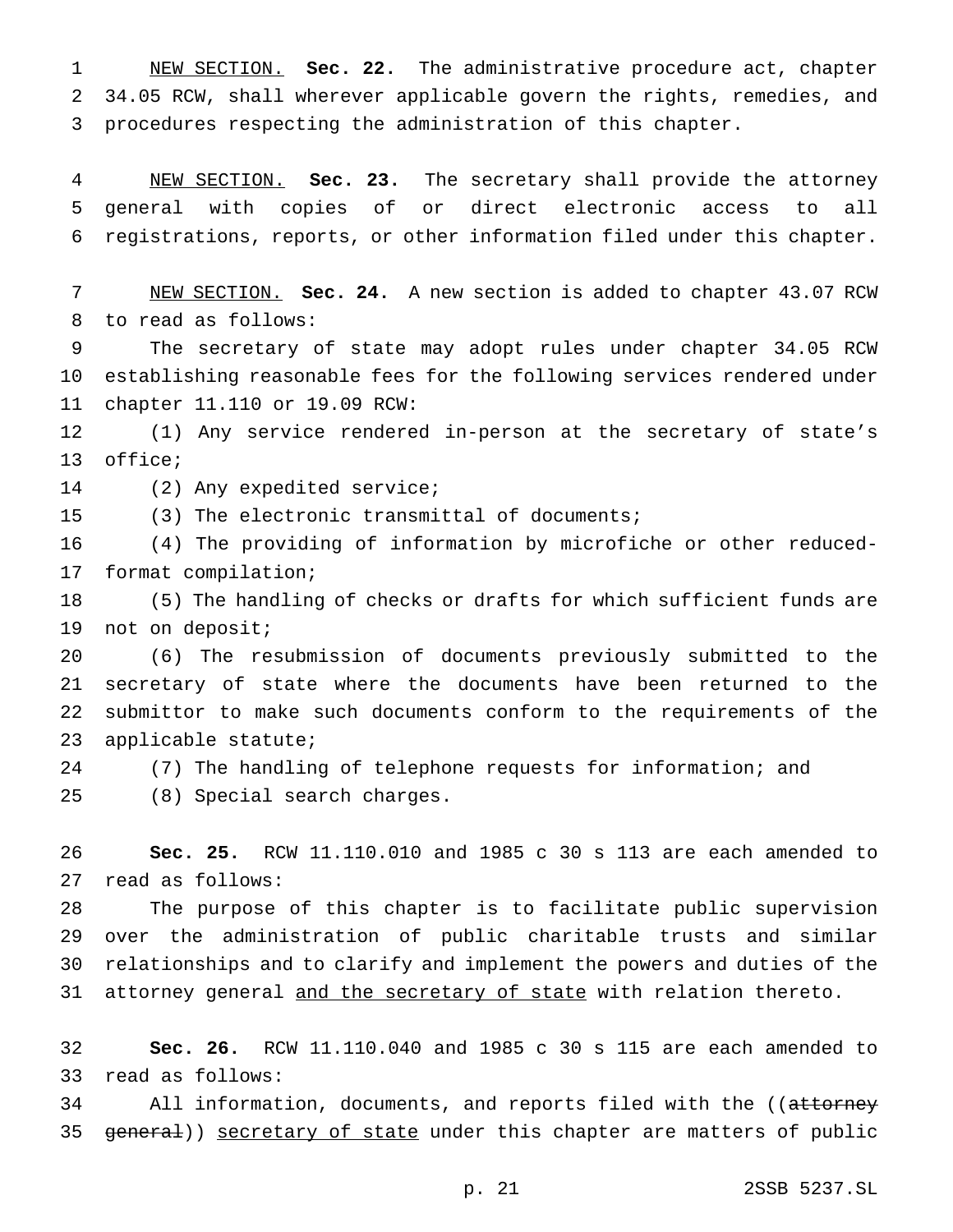record and shall be open to public inspection, subject to reasonable 2 regulation: PROVIDED, That the ((attorney general)) secretary of state shall withhold from public inspection any trust instrument so filed whose content is not exclusively for charitable purposes. The ((attorney general)) secretary of state may publish, on a periodic or other basis, such information as may be necessary or appropriate in the public interest concerning the registration, reports, and information 8 filed with ((him)) the secretary of state or any other matters relevant to the administration and enforcement of this chapter.

 **Sec. 27.** RCW 11.110.050 and 1985 c 30 s 116 are each amended to read as follows:

12 The ((attorney general)) secretary of state shall establish and maintain a register of trustees as defined in RCW 11.110.020 and, to that end, shall conduct whatever investigation is necessary, and shall obtain from public records, court officers, taxing authorities, trustees, and other sources whatever information, copies of instruments, reports, and records are needed, for the establishment and maintenance of the register.

 **Sec. 28.** RCW 11.110.060 and 1985 c 30 s 117 are each amended to read as follows:

21 Every trustee shall file with the ((attorney general)) secretary of 22 state within two months after receiving possession or control of the 23 trust corpus a copy of the instrument establishing his or her title, powers, or duties, and an inventory of the assets of such charitable trust. In addition, trustees exempted from the provisions of RCW 26 11.110.070 by RCW 11.110.073 shall file with the ((attorney general)) 27 secretary of state a copy of the declaration of the tax-exempt status or other basis of the claim for such exemption; a copy of the instrument establishing the trustee's title, powers or duties; an inventory of the assets of such trust; and, annually, a copy of each publicly available United States tax or information return or report of the trust which the trustee files with the internal revenue service. The trustees of charitable trusts existing at the time this chapter takes effect or on August 9, 1971, shall comply with this section within six months thereafter.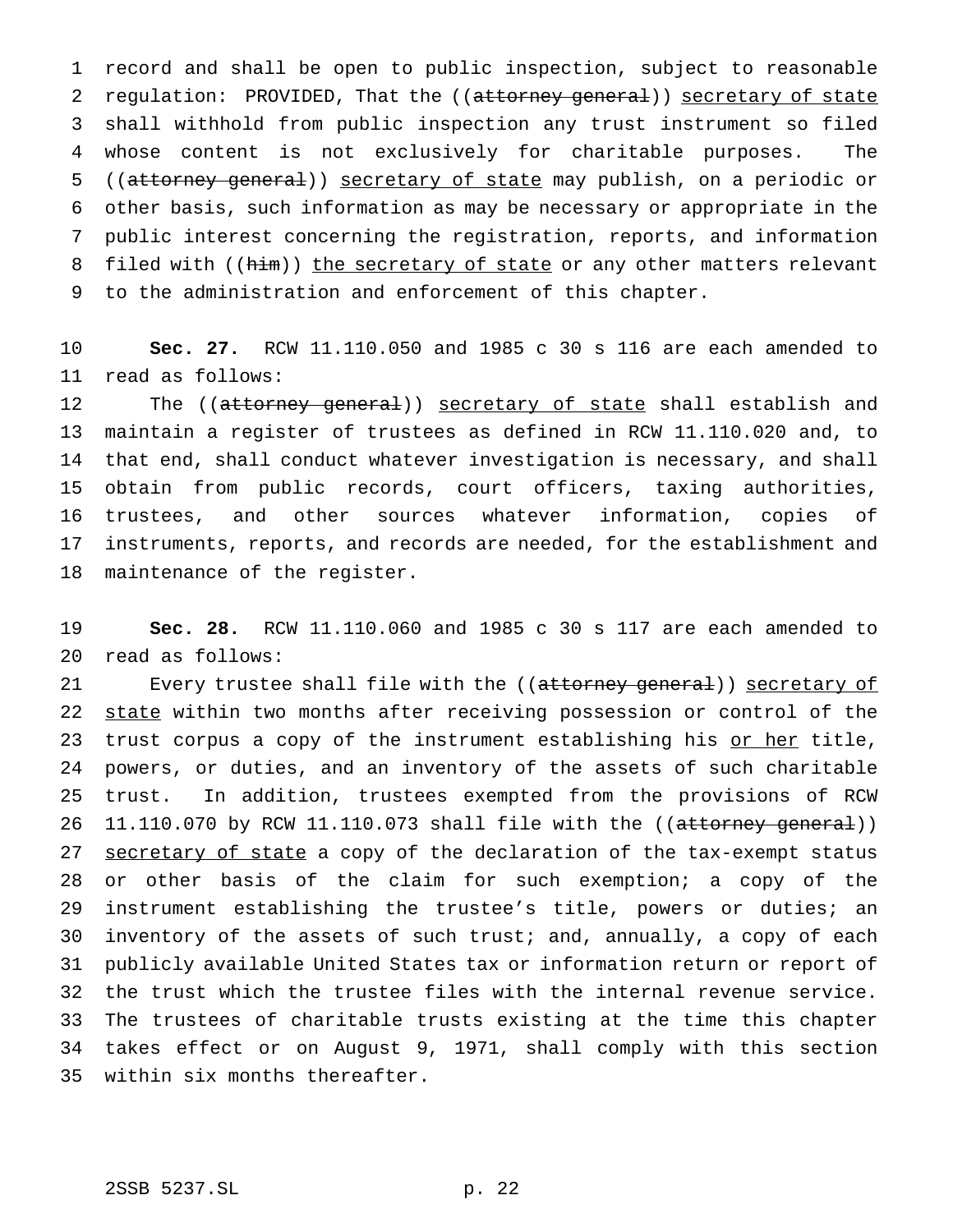1 **Sec. 29.** RCW 11.110.070 and 1985 c 30 s 118 are each amended to 2 read as follows:

3 Except as otherwise provided every trustee subject to this chapter 4 shall file with the ((attorney general)) secretary of state annual 5 reports, under oath, setting forth information as to the nature of the 6 assets held for charitable purposes and the administration thereof by 7 the trustee, in accordance with rules ((and regulations)) of the 8 ((attorney general)) secretary of state.

9 The ((attorney general)) secretary of state shall make rules ((and 10 regulations)) as to the time for filing reports, the contents thereof, 11 and the manner of executing and filing them. ((He)) The secretary of 12 state may classify trusts and other relationships concerning property 13 held for a charitable purpose as to purpose, nature of assets, duration 14 of the trust or other relationship, amount of assets, amounts to be 15 devoted to charitable purposes, nature of trustee, or otherwise, and 16 may establish different rules for the different classes as to time and 17 nature of the reports required, to the ends (1) that ((he)) the 18 secretary of state shall receive reasonably current, periodic reports 19 as to all charitable trusts or other relationships of a similar nature 20 which will enable ((him)) the secretary of state to ascertain whether 21 they are being properly administered, and (2) that periodic reports 22 shall not unreasonably add to the expense of the administration of 23 charitable trusts and similar relationships. The ((attorney general)) 24 secretary of state may suspend the filing of reports as to a particular 25 charitable trust or relationship for a reasonable, specifically 26 designated time upon written application of the trustee filed with the 27 ((attorney general)) secretary of state after the ((attorney general)) 28 secretary of state has filed in the register of charitable trusts a 29 written statement that the interests of the beneficiaries will not be 30 prejudiced thereby and that periodic reports are not required for 31 proper supervision by ((his)) the secretary of state's office.

32 A copy of an account filed by the trustee in any court having 33 jurisdiction of the trust or other relationship, if the account 34 substantially complies with the rules ((and regulations)) of the 35 ((attorney general)) secretary of state, may be filed as a report 36 required by this section.

37 The first report for a trust or similar relationship hereafter 38 established, unless the filing thereof is suspended as herein provided, 39 shall be filed not later than one year after any part of the income or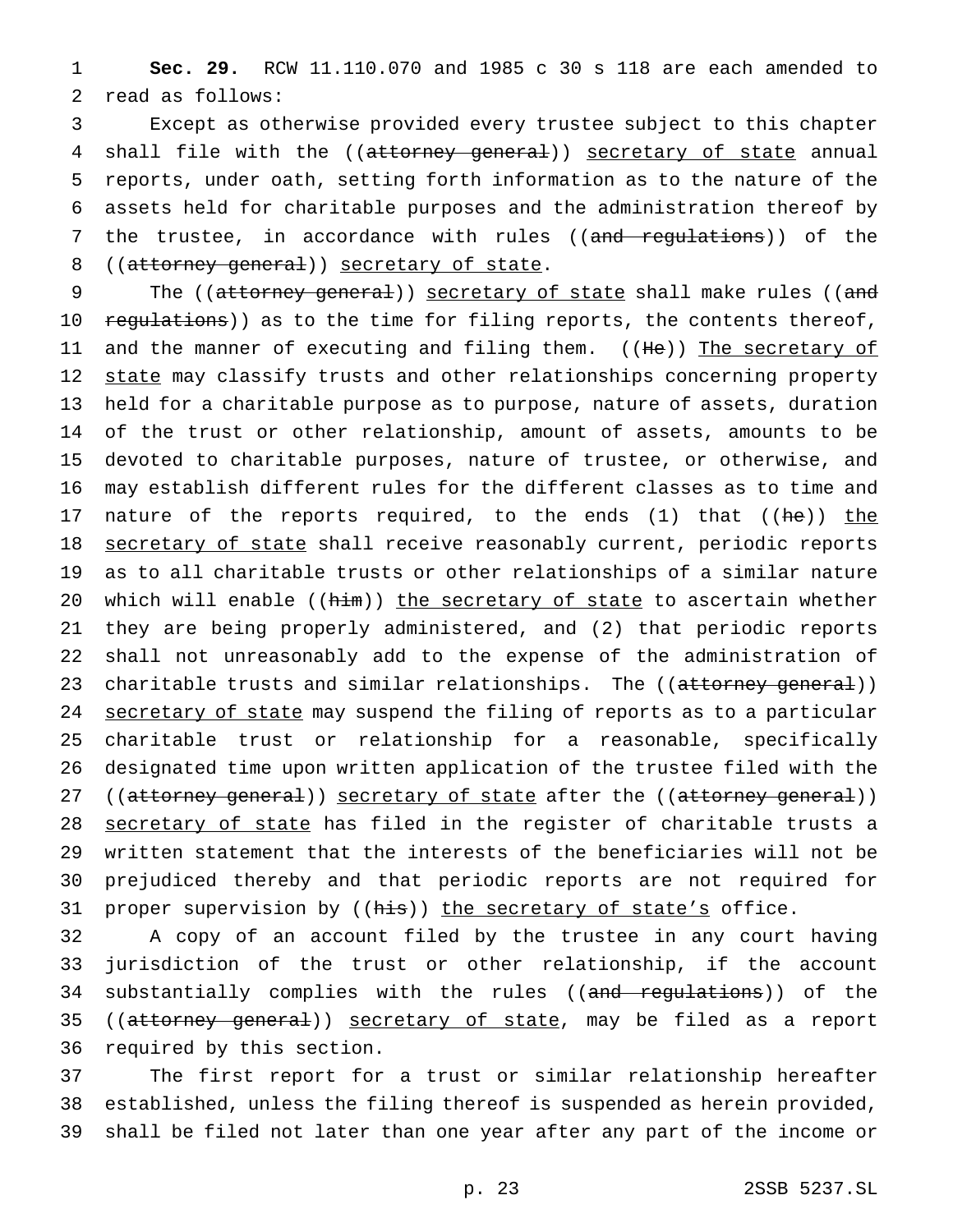principal is authorized or required to be applied to a charitable purpose. If any part of the income or principal of a trust previously established is authorized or required to be applied to a charitable purpose at the time this act takes effect, the first report, unless the filing thereof is suspended, shall be filed within six months after July 30, 1967.

 **Sec. 30.** RCW 11.110.075 and 1985 c 30 s 120 are each amended to read as follows:

 A trust is not exclusively for charitable purposes, within the meaning of RCW 11.110.040, when the instrument creating it contains a trust for several or mixed purposes, and any one or more of such purposes is not charitable within the meaning of RCW 11.110.020, as enacted or hereafter amended. Such instrument shall be withheld from 14 public inspection by the ((attorney general)) secretary of state and no 15 information as to such noncharitable purpose shall be made public. The attorney general shall have free access to such information.

17 Annual reporting of such trusts to the ((attorney general)) 18 secretary of state, as required by RCW 11.110.060 or 11.110.070, shall commence within one year after trust income or principal is authorized or required to be used for a charitable purpose.

 When a trust consists of a vested charitable remainder preceded by a life estate, a copy of the instrument shall be filed by the trustee or by the life tenant, within two months after commencement of the life estate.

 If the trust instrument contains only contingent gifts or remainders to charitable purposes, no charitable trust shall be deemed created until a charitable gift or remainder is legally vested. The first registration or report of such trust shall be filed within two months after trust income or principal is authorized or required to be used for a charitable purpose.

 **Sec. 31.** RCW 11.110.080 and 1985 c 30 s 121 are each amended to read as follows:

 The custodian of the records of a court having jurisdiction of probate matters or of charitable trusts shall furnish within two months after receiving possession or control thereof such copies of papers, 36 records, and files of ((his)) the custodian's office relating to the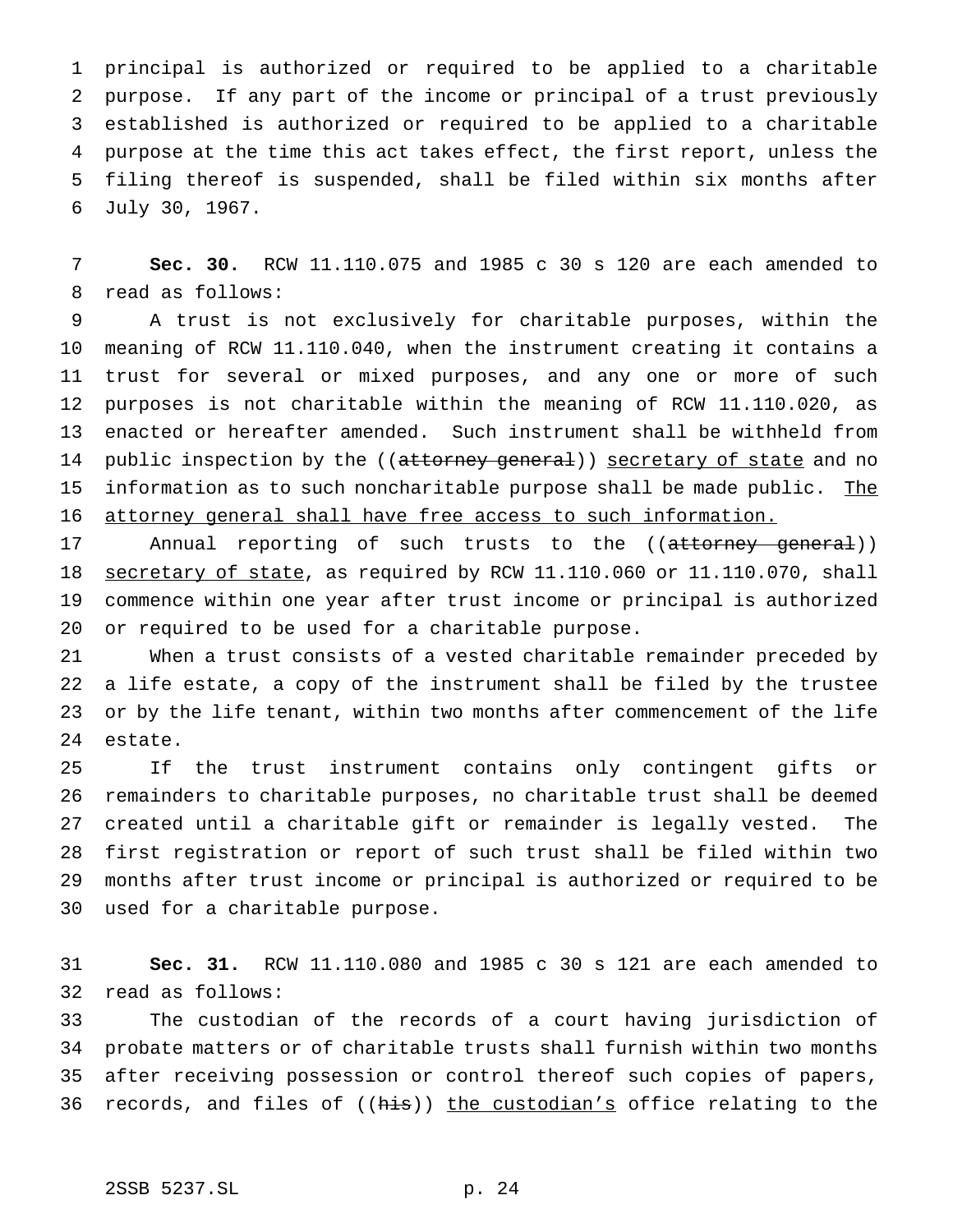1 subject of this chapter as the ((attorney general)) secretary of state shall require.

 Every officer, agency, board or commission of this state receiving applications for exemption from taxation of any charitable trust or similar relationship in which the trustee is subject to this chapter 6 shall annually file with the ((attorney general)) secretary of state a list of all applications received during the year.

 **Sec. 32.** RCW 11.110.125 and 1985 c 30 s 126 are each amended to read as follows:

 The willful refusal by a trustee to make or file any report or to perform any other duties expressly required by this chapter, or to 12 comply with any valid rule ((or regulation promulgated)) adopted by the 13 ((attorney general)) secretary of state under this chapter, shall constitute a breach of trust and a violation of this chapter.

 **Sec. 33.** RCW 11.110.130 and 1985 c 30 s 127 are each amended to read as follows:

 A civil action for a violation of this chapter may be prosecuted by 18 the attorney general or by a prosecuting attorney ((designated by the 19 attorney general)).

 NEW SECTION. **Sec. 34.** All reports, documents, surveys, books, records, files, papers, or written material in the possession of the attorney general pertaining to the powers, functions, and duties transferred by sections 25 through 33 of this act shall be delivered to the custody of the secretary of state. All cabinets, furniture, office equipment, motor vehicles, and other tangible property employed by the attorney general in carrying out the powers, functions, and duties transferred shall be made available to the secretary of state. All funds, credits, or other assets held in connection with the powers, functions, and duties transferred shall be assigned to the secretary of state.

 Any appropriations made to the attorney general for carrying out the powers, functions, and duties transferred shall, on the effective date of this section, be transferred and credited to the secretary of state.

 Whenever any question arises as to the transfer of any personnel, funds, books, documents, records, papers, files, equipment, or other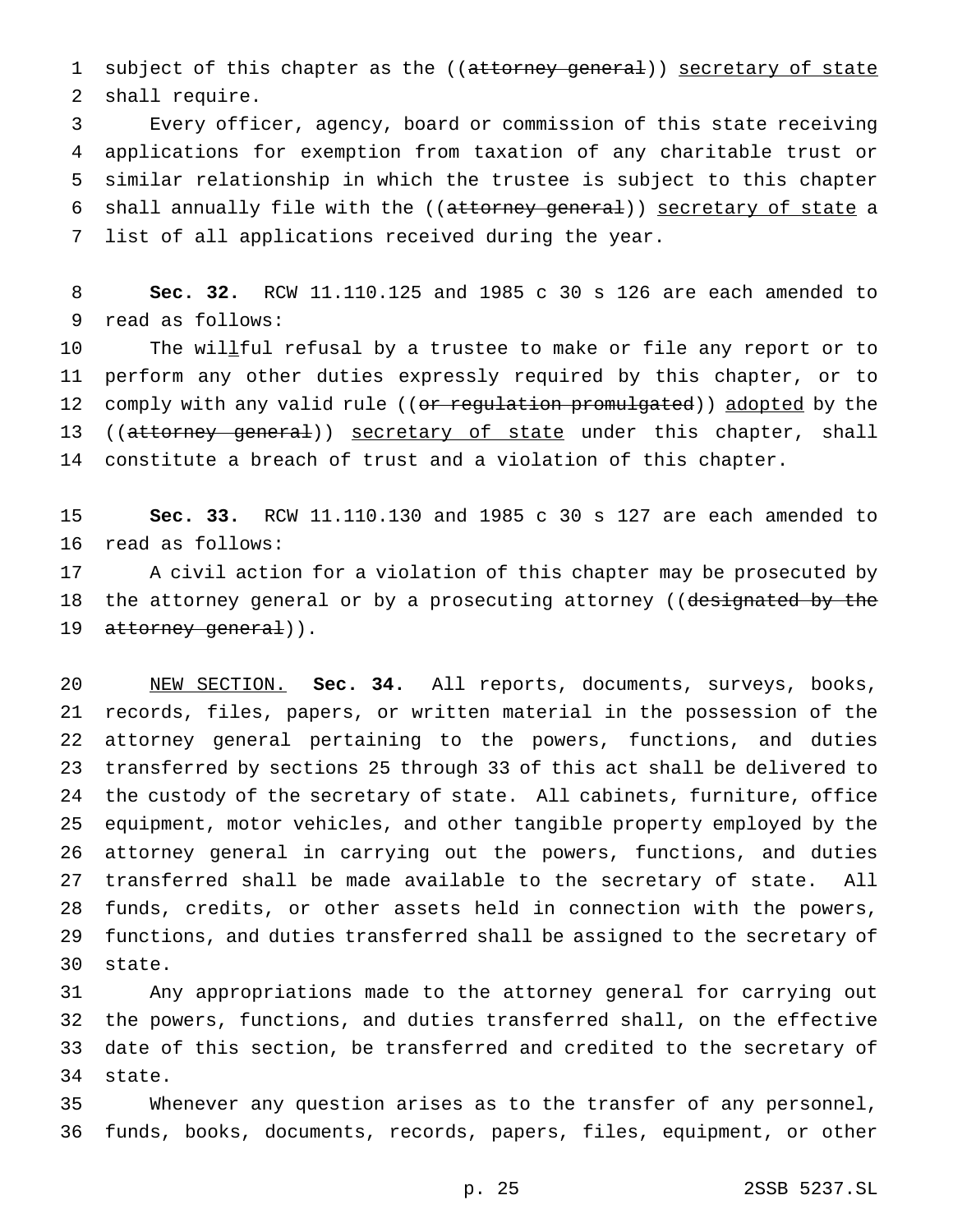tangible property used or held in the exercise of the powers and the performance of the duties and functions transferred, the director of financial management shall make a determination as to the proper allocation and certify the same to the state agencies concerned.

 NEW SECTION. **Sec. 35.** All employees of the attorney general engaged in performing the powers, functions, and duties transferred by sections 25 through 33 of this act are transferred to the jurisdiction of the secretary of state. All employees classified under chapter 41.06 RCW, the state civil service law, are assigned to the secretary of state to perform their usual duties upon the same terms as formerly, without any loss of rights, subject to any action that may be appropriate thereafter in accordance with the laws and rules governing state civil service.

 NEW SECTION. **Sec. 36.** All rules and all pending business before the attorney general pertaining to the powers, functions, and duties transferred by sections 25 through 33 of this act shall be continued and acted upon by the secretary of state. All existing contracts and obligations shall remain in full force and shall be performed by the secretary of state.

 NEW SECTION. **Sec. 37.** The transfer of the powers, duties, functions, and personnel of the attorney general shall not affect the validity of any act performed prior to the effective date of this section.

 NEW SECTION. **Sec. 38.** If apportionments of budgeted funds are required because of the transfers directed by sections 34 through 37 of this act, the director of financial management shall certify the apportionments to the agencies affected, the state auditor, and the state treasurer. Each of these shall make the appropriate transfer and adjustments in funds and appropriation accounts and equipment records in accordance with the certification.

 NEW SECTION. **Sec. 39.** Nothing contained in sections 34 through 38 of this act may be construed to alter any existing collective bargaining unit or the provisions of any existing collective bargaining

# 2SSB 5237.SL p. 26